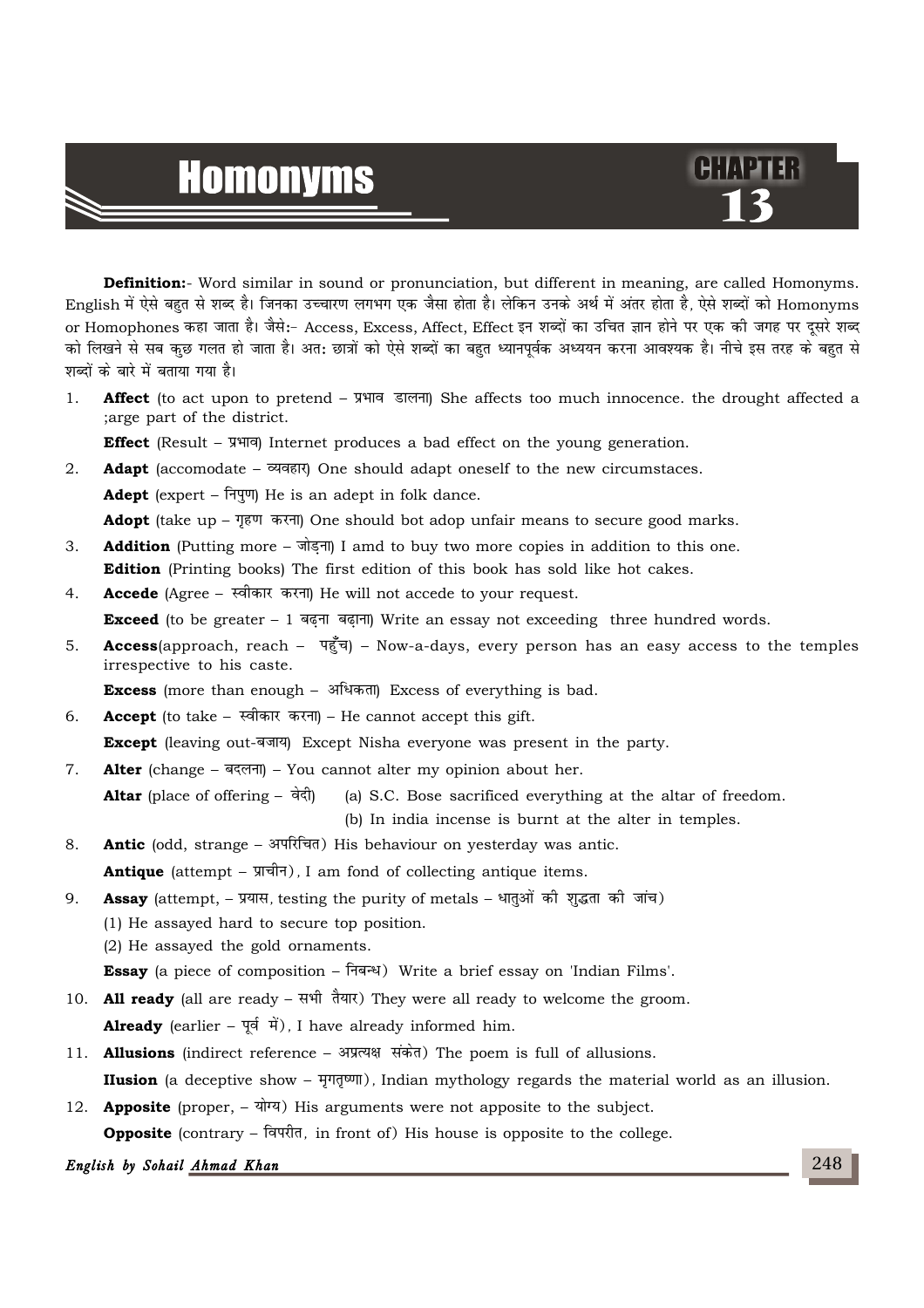- 13. **Assent** (agreement, स्वीकारोक्ति) He gave his assent to the new proposal. Ascent (going up – ऊपर चढ़ना) His pushed the button and the elevator began its slow ascent.
- 14. **Arc** (part of circle, **pki )** If a straight line is drawn in a circleit will divide it into two arcs. Ark (covered floating vessel – ढका हुआ जहाज) He croosed the Black Sea with his family in an ark.
- 15. **Aloud** (high volume,  $-\overrightarrow{\sigma}$ चा स्वर) I can't hear you well, please speak aloud. Allowed (permitted – इजाजत दी) He was allowed to enter.
- 16. **Angle** (an angle of degree कोण) This is ninety degree angle. Angels (a divine messenger – फरिश्ता) Angels reside in heaven while men reside on Earth.
- 17. **Advice** (noun सलाह) I need your expert advice in this matter. Advise (verb – सलाह देना) Please advise me in this matter.
- 18. **Amiable** (lovable  $\overline{u}$ ) She is not only a beautiful but also an amiable girl. Amicable (Friendly – मित्रवत्) Finally they come to an amicable settlement.
- 19. **Ali** (to be ill बीमार होना) What alis the Industry is to be sorted out? Ale (a drink – शराब) He has gone to the ale-house.
- 20. **All together** (in a body साथ साथ) Let us move there all together. Altogether (completely– पूर्णतया) It seems altogether impossible to cross the river in the night.
- 21. **Ad** (short from of advertisement**)** He has given an ad in the newspaper. **Add** (short for addition**)** Add two to three Aid (to assist – सहायता करना) He has given aid of Rs. 5000/- to the poor family.

**Aide** (an assistant) He is a close aide to the Prime Minister.

22. **Aerie** (eagle's nest – घोंसला) There is an aerie on this tree.

**Airy** (breezy – **goknkj)** The house is quite airy.

- 23. **Aisle** (walkway– रास्ता)
	- (a) An aisle is a long narrow gap that people can walk along between rows of seats in a public building such as a church or between rows of shelves in a super market.
	- (b) Ths aisle is also used in expressions such as walking down the aisle to refer to the activity of getting married.

I am in no hurry to walk down the aisle.

Isle (island  $-\overline{\mathfrak{gl}}(1)$  I have seen many isles, but this is the best isle.

24. **All** (everything – सब) He has donated all his property.

Awl (a small pointed tool for pricking or piercing holes, esp such a tool used by shoemakers – औजार)

25. **Ate** (past tense of eat  $\overline{a}$ ) **He** ate two apples.

**Eight** (the number base of octal, seven eight, nine  $\theta$ B) I have eight pens.

26. **Auger** (a drill (tool – औजार) I need an auger to make a hole.

Augur (foretell – भविष्य कहना) The recent communal riots do not augur well for the smooth running of government.

27. **Aural** (of hearing – सुनने संम्बन्धित) He became famous as an inventor of astonishing visual and aural effects)

**Oral** (of the mouth – मौखिक) He presented his ideas in a nice way orally.

28. **Auricle** (External part of the ear – कान का बाहरी हिस्सा)

**Oracle** (seer – श्रेष्ठ) He regards himself as an oracle on architecture.

# **English by Sohail Ahmad Khan**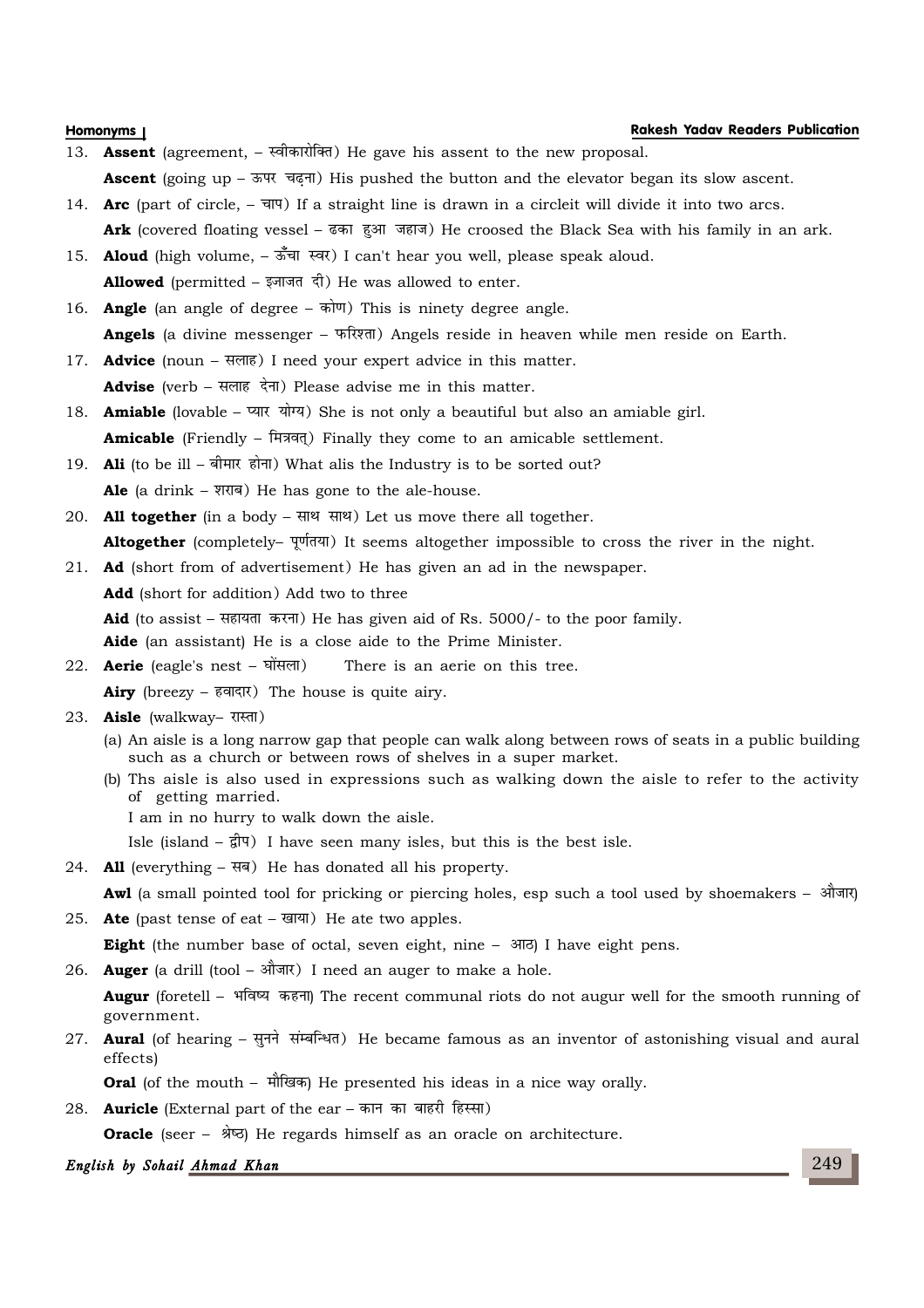- 29. **Away** (distant  $-\overline{\xi}$ ) Do not go far away from the house. **Aweigh** (just clear of the bottom)
- 30. **Awed** (in a state of wonder चकित) Awedly she was unable to recall his name. **Odd** (not usual) Find the odd word from the following passage.
- 31. **Aye** (Aye means yes  $-\vec{\sigma}$ ) used in some dialects of British English. Do you remember your first day at school?' 'Oh aye. Yeah'. Eye (ocular organ – आँख) Her eyes are very beautiful.
- 32. **Bale** (package  $\vec{w}$ ) I received thirty bales of cotton last month. Bail (security – जमानत) The magistrate didn't grant him bail in theft case.
- 33. **Berth** (Sleeping place in train टेन में बर्थ) I have booked two berths in Shatabadi Express. Birth (coming of life – जन्म) This is not the birth place of Buddha.
- 34. **Bare** (uncovered नंगा, बिना ढका) He came here bare footed. Bear (to tolerate – सहन करना) I cannot bear your insulting remarks. (an animal – रीछ) There are three bears in that circus. **Beer** (a kind of wine – **ch; j)** I prefer to take beer.
- 35. **Blow** (to whistle बजाना) A cool wind is blowing. Don't blow the whistle. **Below** (underneath  $\overrightarrow{\pi}$ ) Hitting below the belt is not allowed.
- 36. **Born** (to take birth– जन्म) My wife was born in 1960. Borne (supported – सहन किया) He is suffering from water borne disease.
- 37. **Bad** (not good  $-\overline{q}$ ) He is a bad man. **Bed** (sleeping place – बिस्तर) He is suffering from water borne disease.
- 38. **By** (assistance  $\overline{g}(\overline{x})$ ) A snake was killed by Ram with a stick. **Buy** (purchase – खरीदना) I want to buy a car.
- 39. **Beet** (a vegetable चुकन्दर) I prefer mango to beet. Beat (to thrash– पीटना) It is wrong to beat the students with a stick.
- 40. **Borrow** (to take loan उधार लेना) I have borrowed some money from Bank. **Burrow** (a hole in earth  $-\vec{\mathcal{B}}\vec{\mathcal{B}}$ ) A mouse lives in this burrow.
- 41. **Cell** (a small cottage छोटी कोठरी) There are more than twenty cells in that prison. Sell (to dispose off – बेचना) He sells fruits and vegetables. Sell (noun-act of selling – बिक्री) I have purchased this dress from that shop.
- 42. **Beach** (shore किनारा) Many poeple like to walk along the sea beach. **Beach** (a kind of tree  $-\dot{\mathbf{z}}$ ) There are many beech trees near the railway station.
- 43. **Brake** (lever  $-\frac{1}{9}\overline{a}$ ) I am going to get the brake wire changed. **Break** (to make a part – तोड़ना) Can you break this stick with your hands?
- 44. **Bow** (bend झुकना) Let us bow to our motherland India. Bough (a branch of tree – टहनी) Many birds are sitting on the bough of the tree. 45. **Bridal** (pertaining to marriage – शादी से सम्बन्धित) She is looking beautiful in her bridal dress.

Bridle (reins – लगाम) It is not easy to bridle a vicious horse.

46. **Barrow** (a landlord – **t ehankj)** There was a time when all powers rested in the hands of rich barrow **Barren** (not fertile – अनुपजाऊ) In barren land you cannot cultivate any thing.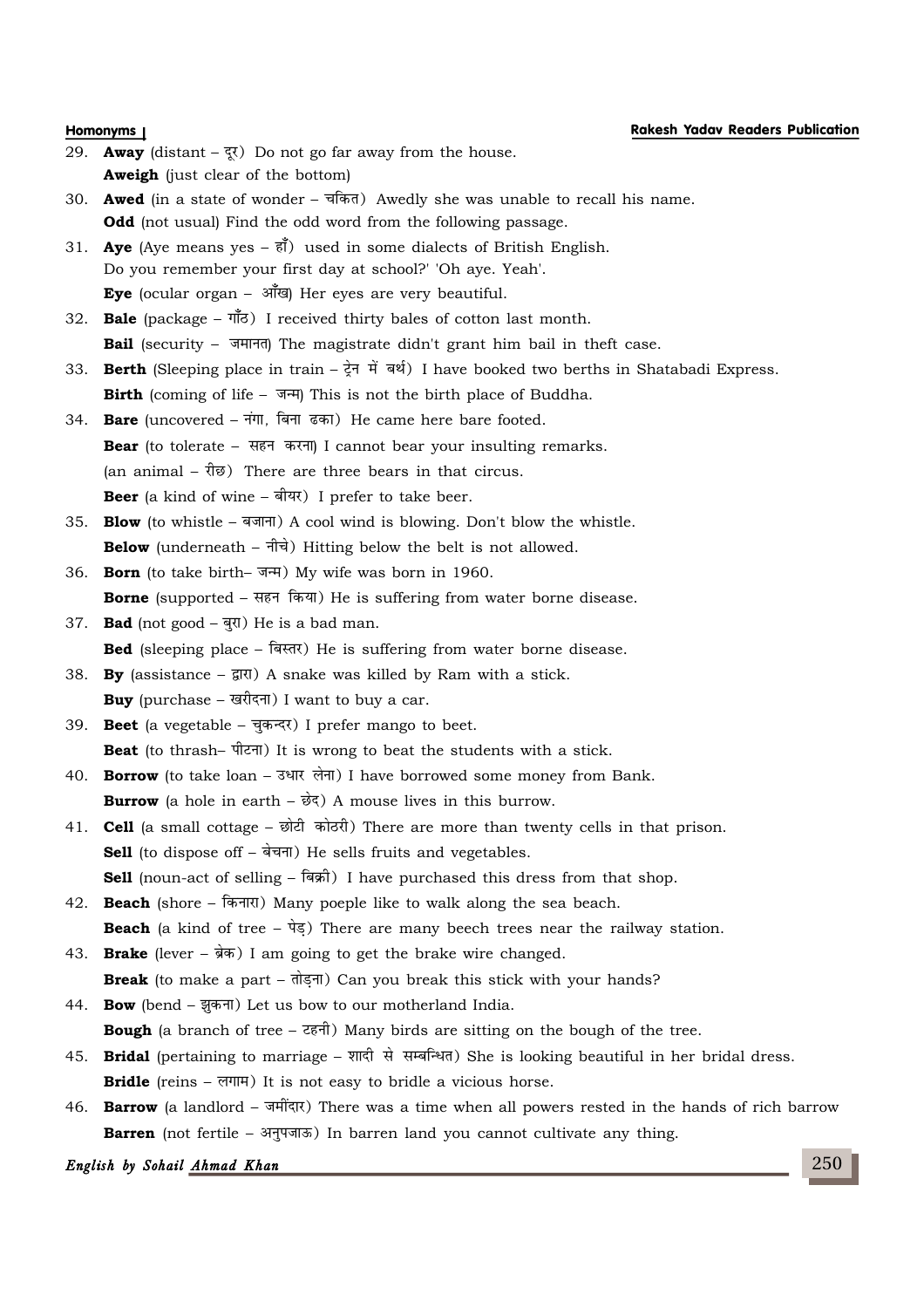47. **Blue** (a colour – **uhyk)** I like blue colour.

**Blew** (whistled –  $\overline{\alpha}$ ) The refree blew the whistle again and again.

- 48. **Bait** (food placed on a hook or in a trap to entice fish**)** Let your bait falls gently upon the water. Bate (to lessen – कम करना) We listened with bated breath the stories of grandmother's travel.
- 49. **Bald** (hairless गंजा) She is bald headed. **Balled** (carnal knowledge) He picked up the sheets of paper and bnalled them tightly in his fists. Bawled (cried aloud – जोर से पुकारना) Someone in the audience bawled out 'Once More'.
- 50. **Band** (a group  $\overline{H}(\overline{g})$  A band is a group of musician. Banned (forbidden - प्रतिबन्धित) Drinking is banned in Gujarat.
- 51. **Bard** (a poet **dfo)** People sometimes refer to William Shakespeare as the Bard. **Barred** (enclosed by poles – घेरना) The windows were closed and shuttered and the door was barred.
- 52. **Basal** (forming the base आधार बनाना) The basal layer of the skin was also torn. **Basil** (an herb– तुलसी) Basil is used in cooking also.
- 53. **Base** (the bottom support for anything– **vk/ kj)** The base of the bottle is very narrow. Bass (the lowest musical pitch or range – धीमी आवाज) A bass is also a man with deep singing voice.
- 54. **Bask** (to warm oneself pleasantly गर्म करना) Crocodiles bask on the small sandy beaches. Basque (tight fitting bodice or tunic – कसे हुए कपड़े) She was advised to wear basque.
- 55. **Baud** (bits per second) A unit of data transmission speed equal to one information unit per second. Bawd (brothel manager – करनी) She is the bawd of that brothel.
- 56. **Beau** (male friend  $H\{\overline{x}\}$  A woman's beau is her boy friend or lover. **Bow** (a curve or bend – मुड़ा हुआ) He bowed slightly for taking her bag.
- 57. **Bell** (ding ding घंटी) Don't try to bell the cat. **Belle** (beautiful woman – सुन्दर स्त्री) She was the belle in last night party.
- 58. **Besot** (to get drunk नशे में होना) He become so besotted with her that even he forgot his children. **Besought** (past tense of beseech) She besought him to cut his drinking and reduce his smoking.
- 59. **Better** (superior अच्छा) It is always better to drive carefully. **Besought** (past tense of beseech) She besought him to cut his drinking and reduce his smoking.
- 60. **Bight** (the loop of a rope  $\overline{k}$ , is called bight.

**Bite** (a mouthful – गुस्सा) You can have a bite of chocolates.

**Byte** (eight bits – बाइट) Byte is a unit of storage in computers.

61. **Bloc** (an alliance – मित्रगण) A bloc is a group of countries which have similar aims and interest and that generally act together over some issue.

Block (a block in a town is an area of land with streets on all its sides – घरों की पंक्ति) She walked four blocks down High Street.

62. **Boar** (wild pig – जंगली सुअर) We can find wild boars in the valleys.

**Boer** (a South African of Dutch descent) He is boer.

**Boor** (tasteless buffoon – **Loknjfgr**) If we refer someone as a boor, we think his behaviour and attitude rough and rude.

**Bore** (not interesting – **v: fpdj**) He Bored me all through the meal with stories of the army life.

### **English by Sohail Ahmad Khan**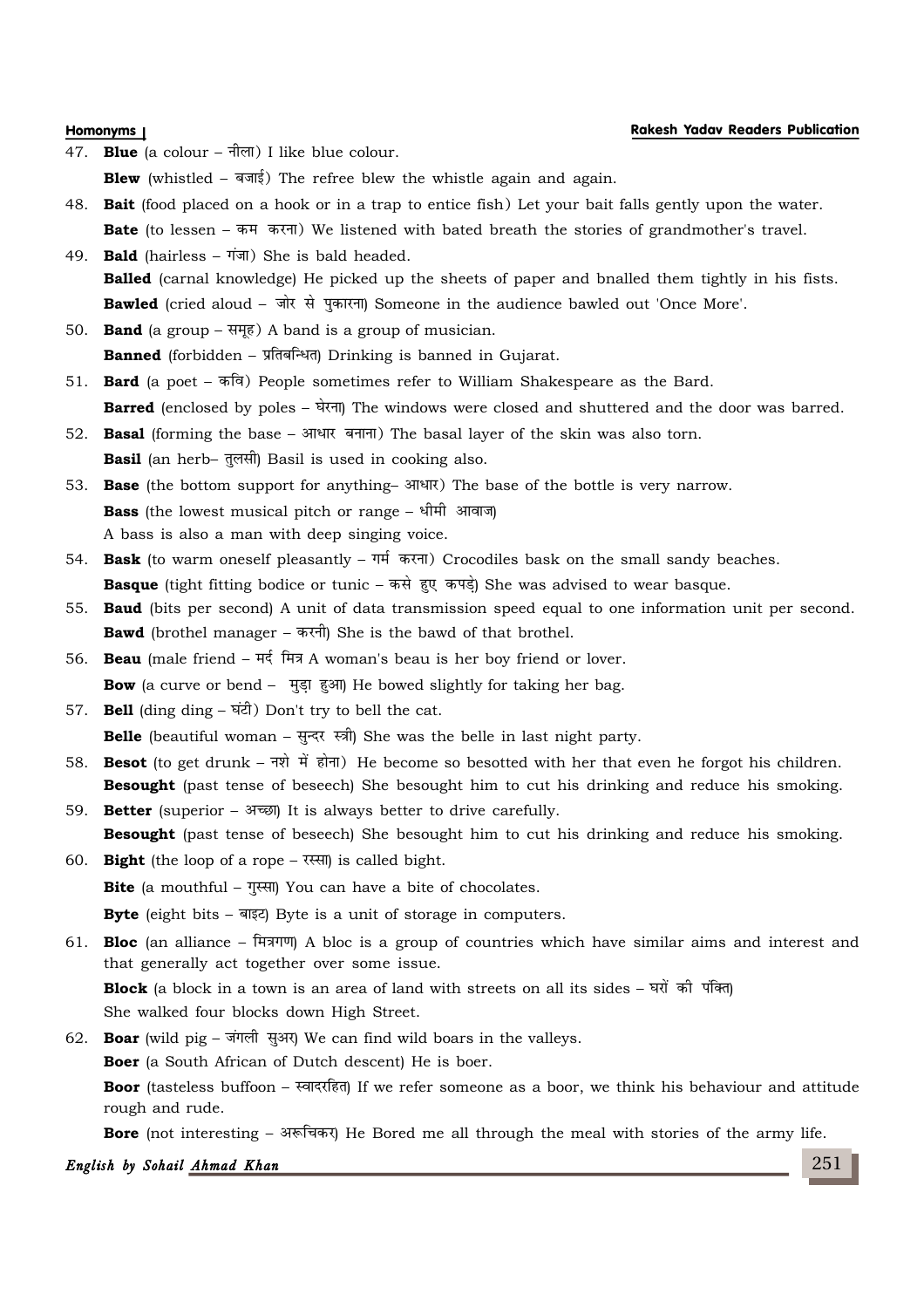- 63. **Bode** (an omen) She says the way bill was passed bodes ill for the democracy. **Bowed** (curved – मुड़ा हुआ) He was bowed legs bold brave.
- 64. **Bole** (trunk पेड का धड़) He was standing behind the bole of a tree. Bowl (disk – बर्तन) Put all the soup in a large bowl.
- 65. **Boss** (disparaging sounds from audience **vkokt** ) Demontrators booed and jeered him. **Booze** (whisky– हिस्की) I have five empty bottles of booze.
- 66. **Bough** (tree branch पेड़ की टहनी) I rested my fishing rod against a pine bough. Bow (front of a ship; respectful bend – जहाज का उगता भाग) I gave a theatrical bow and waved.
- 67. **Bra** (brassiere पहनने की ब्रा) She wears beautiful coloured bra. Braw (well-groomed – तैयार करना) He always keeps himself in braw shape.
- 68. **Braid** (A narrow piece of twisted thread or cloth used to decorate clothes) He was wearing a coloured uniform with lots of gold braid. Brayed (a donkey cried – गधे की आवाज) The donkey brayed and tried to bolt.
- 69. **Braise** (cook with oil and water पकाना) I like braised cabbage. **Brays** (loud, harsh cry of donkey – गधे की आवाज) I like braised cabbage.
- 70. **Bread** (a loaf  $\vec{\theta}$ ) Bread is necessary for the living.

Bred (past tense of breed – नस्ल का भूतकाल) He is an ill bred fellow.

- 71. **Brewed** (fermented शराब बनाना) I like nicely brewed beer. **Brood** (family – परिवार, सोचना) A brood is a group of baby birds that were born at the same time to the same mother. If someone broods over something they think about it a lot seriously.
- 72. **Bruise** (an injury चोट) How did you get that bruise on your cheek? Brews (making beer - बीयर बनाना) I brew my own beer.
- 73. **Broach** (to raise a subject शास्त्रार्थ करना) At last I broached the subject of her early life. **Brooch** (an ornament fastened to clothes which has a pin at the back) I have five brooches.
- 74. **Brows** (multiple foreheads भौहें) Your brows on your forehead. **Browse** (grazing – चरना) Three red deer were browsing near my lodge.
- 75. **Burger** (meat sandwitch बर्गर) I do not like eating burger.

**Burgher** (merchant – व्यवसायी) The burghers of a town are the people who live there especially the richer or more respectable people.

- 76. **But** (excepting लेकिन) He is but a good man. **Butt** (the thick end – मोटा सिरा) A number of cigarettle butts are lying there.
- 77. **Buyer** (one who purchase खरीदार) Only a propective buyer can purchase this house. **Byre** (a cow barn – गौशाला) A byre is cowshed.
- 78. **Check** (to verify to stop जाँचना) He checked my passport. He checked me from leaving the function. **Cheque** (bank document – चेक) I issued a cheque favouring P.N.B.
- 79. **Calendar** (chart showing dates etc कलैण्डर) I have only one calendar in my office. Calendar (to press paper, cloth etc – प्रेस करना) Please calendar my dress.
- 80. **Cannon** (big gun  $\vec{a}$ ) A cannon of ancient time is placed near the railway station. **Canon** (rule – सिद्धान्त) He believes in canons of justice.

# **English by Sohail Ahmad Khan**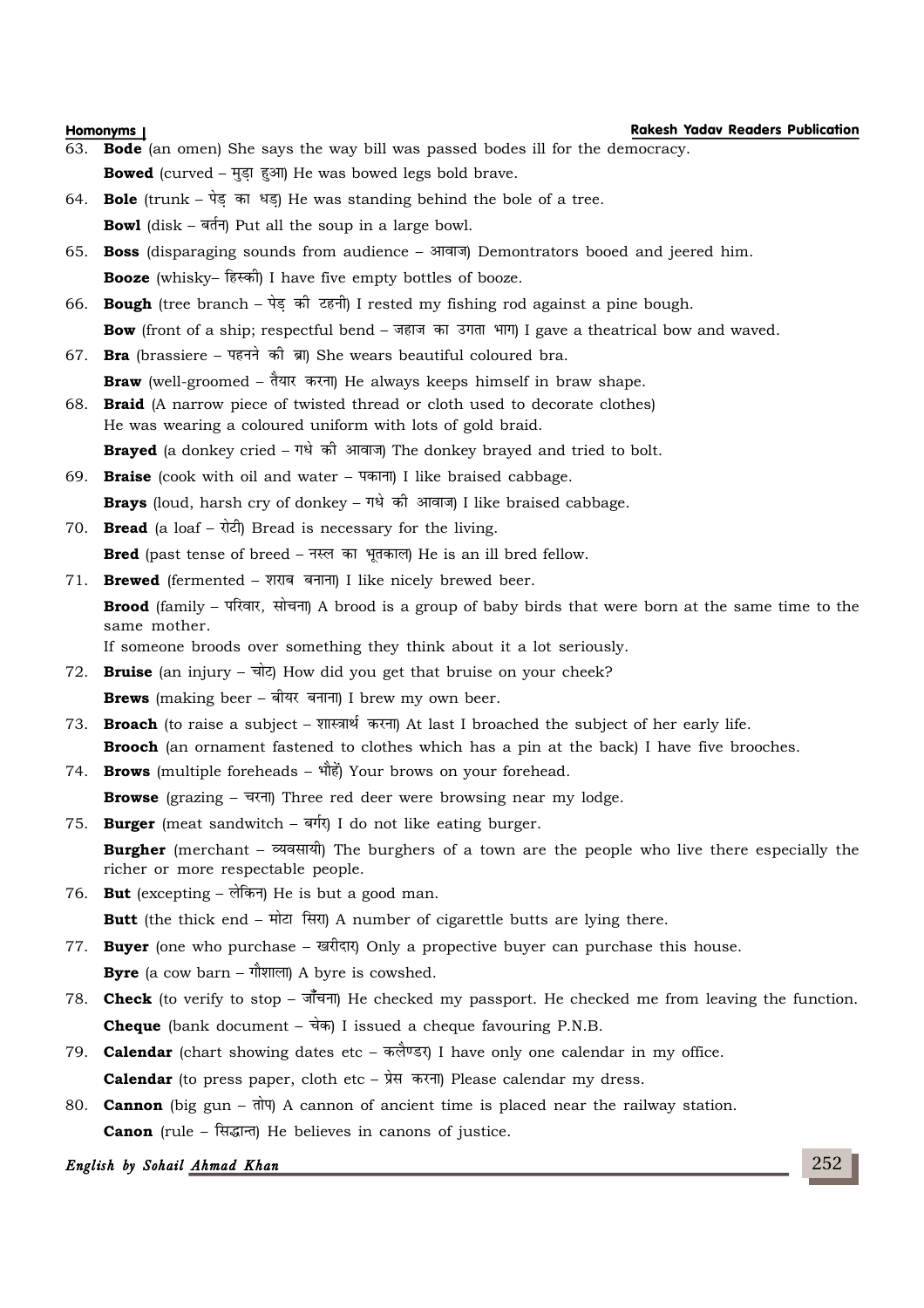- 81. **Canvas** (a kind of rough cloth  $\frac{f}{f(x)}$  My shoes are made of canvas. **Canvass** (to solicit votes – वोट मांगना) Now-a- days students are busy in canvassing for their friend.
- 82. **Casual** (accident, occasional आकस्मिक) I was granted only one day casual leave. Causal (showing cause – कारण बनाने वाला) There is a causal link between balanced diet and sound mind.
- 83. **Corpse** (dead body **yk' k**) The corpse was covered with a white bedsheet. **Crope** (a body of troops – सेना की टुकडी) I want to join National Cadet Corps.
- 84. **Coma** (state of senselessness बेहोशी) The patient has been in coma since Monday. **Comma** (mark of punctuation – **dksek**) One should be careful about proper use of comma.
- 85. **Cession** (to yield छोड़ना) India should not have made a cession of an inch of its land for the establishment of Pakistan.

Session (sitting of assembly or court – सत्र) The winter session of Parliament will be over tomorrow.

- 86. **Censer** (a pot in which incense is burnt यज्ञ की वेदी) Place some incense into the censer. Censor (an official examination – सेंसर) The Censor Board has awarded 'U' certificate to his film. **Censure** (criticize adversely – निन्दा) His conduct was censured by the Parliament.
- 87. **Chord** (a string of musical instrument **rkj**) He is playing with the chords of the violin. **Cord** (a thin rope – रस्सी) I need a fifteen fit cord for packing the luggage.
- 88. **Cease** (discontinue छोड़ना) He resigned and thus, ceased to be the Chairman of our society. Seize (to catch – पकड़ना) Heroin worth 2 lacks rupees was seized from his office. Siege (surrounded – घेरना) Akbar's army sieged the castle of Chittorgarh.
- 89. **Career** (profession व्यवसाय) For better career opportunities, join computer courses. **Carrier** (one who carries – ले जाने वाला) Mosquitoes are carriers of virus.
- 90. **Coarse** (rough खुरदर) Do not use a coarse cloth to clean the glasses. **Course** (line of action – कार्य की दिशा) A disciplined course of action is required to achieve success.
- 91. **Collision** (clashing टकराना) In a collision between train and bus, three persons died on the spot. **Collusion** (secret agreement for an evil plan – पड्यन्त्र) He planned to execute a robbery in collusion with the clerk.
- 92. **Cloth** (unsttiched cloth बिना सिले कपड़े) I want to purchase cloth for a shirt and a trousers. **Clothe** (stitched cloth – सिले हुए कपड़े) I have given my clothes to washerman for drycleaning.
- 93. **Capital** (centre of administration राजधानी) Delhi is the capital of India. Capitol (roman temple of Jupiter, US Congress House – एक बिल्डिंग का नाम) A meeting of US Congress be held in capitol tomorrow.
- 94. **Defy** (challenge चुनौती) One should not defy the orders of one's superiors. Deify (worship a God – ईश्वर की तरह पूजना) Mr. M.K. Gandhi is defied by all Indians.
- 95. **Complacent** (self satisfied सन्तुष्ट) He seems complacent with his job and earning. **Complement** (polite – नम्र) He is a man of very complaisant nature.
- 96. **Complement** (which completes पूरक) Husband and wife are complementary to each other. **Compliment** (regards – अभिनन्दन) Please convey my best compliments to you pareents.
- 97. **Cautious** (aware जागरूक) I am quite cautious of his activites. **Conscientious** (careful, scruplous – धार्मिक आस्था) My brother is very hard working, sincere and

conscientious lady.

# **English by Sohail Ahmad Khan**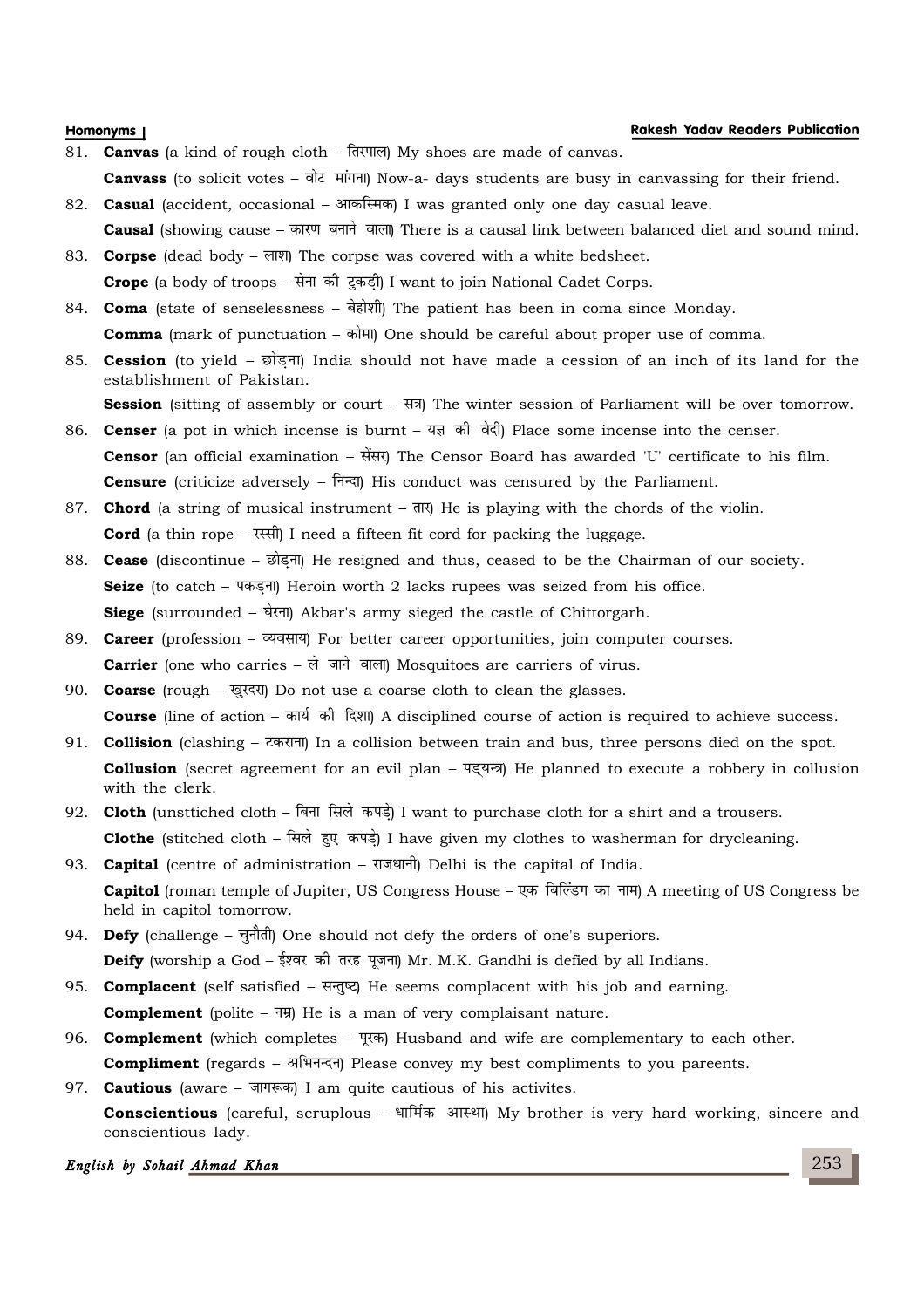- 98. **Council** (assembly सदन) He was nominated to the Council of State. **Counsel** (advice – सलाह) He counsels in a right wau.
- 99. **Credible** (believable विश्वास योग्य) He is not a credible person. **Creditatable** (worthy of praise – प्रशंसनीय) His achievements are indeed creditable.
- 100. **Cymbal** (a musical instrument **F**iveleral I like the melodious sound of the Cymbal. **Symbol** (sign – चिन्ह) What is the symbol of 2004 Olympic Games?
- 101. **Current** (present वर्तमान, ताजा) What is the current news? **Currant** (dried grapes – किशामिश) I am fond of currants.
- 102. **Cite** (speak कहना) He cited the example of bravery of Maharana Pratap. **Site** (location –  $\forall$ <sup>*k*</sup><sub>I</sub> $\forall$ <sub>I</sub> In my opinion this site for the departmental store is commerically viable. **Sight** (view –  $\frac{1}{3}$ ) (vision –  $\frac{1}{3}$ ) it was a pitiable sight. Get your eyesight checked at the earliest.
- 103. **Caste** (Community जाति) He belongs to schedule caste. **Cast** (to give – देना) Please cast your votes in favour of me.
- 104. **Cattle** (animal पश्) Cattle were grazing in the field. Kettle (vessel – पतीली) Put the kettle on the gas burner.
- 105. **Corporal** (petaining to body **' kkjhfjd**) Corporal punishment are banned now-a-days in all schools and colleges.

**Corporeal** (bodily – शरीर सम्बन्धित) God has no corporeal existence.

- 106. **Cache** (hidden storage कोई वस्तु या चीज छिपाना) A huge arms cache was discovered by police. **Cash** (legal tender – **udn**) I do not accept cash, but cheque.
- 107. **Canter** (a moderate gallop कदम चाल) When a horse canters, it moves at a speed that is slower than a gallop but faster than a trot.

**Cantor** (singer – **xk; d**) An offical who sings liturgical music and leads prayer in a synagogue is called cantor.

- 108. **Carat** (unit of weight for precious stones, equal to 200 milligrams) Caret (proofreader's insertion mark - छुटा हुआ शब्द दिखाने का चिन्ह) **Carrot** (edible orange root – **xkt j)** Carrot contains aburdent iron. Karat (one-24th part of otherwise pure gold 24वां भाग या पूर्ण सोना)
- 109. **Carol** (christmas song **xkuk**) Carols are Christian religious songs that are sung at Christmas day. Carrel (study enclosure अध्ययन कक्ष) A small enclosure or study in a cloister.
- 110. **Cause** (generation force कारण) Smoking is the biggest preventive cause of death. Caws (sounds of crows कौओं की आवाज) When a crow caws it makes a loud sound.
- 111. Cent (one hundredth of a dollar डॉलर का सौवाँ हिस्सा)

**Scent** (an aroma – सुगन्ध) I like the aroma of freshly baked bread.

**Sent** (dispatched – भेजा) I have sent you a packet of wool.

112. **Cents** (hundredths of a dollar – डॉलर का सौवाँ हिस्सा) A dollar has hundred cents.

**Scents** (many things to smell – सुगन्ध) Flowers are choosen for their scent as well as their look.

**Sense** (physical abilities of sight, small, hearing, touch and taste – चेतना) She has a good sense of humour.

# **English by Sohail Ahmad Khan**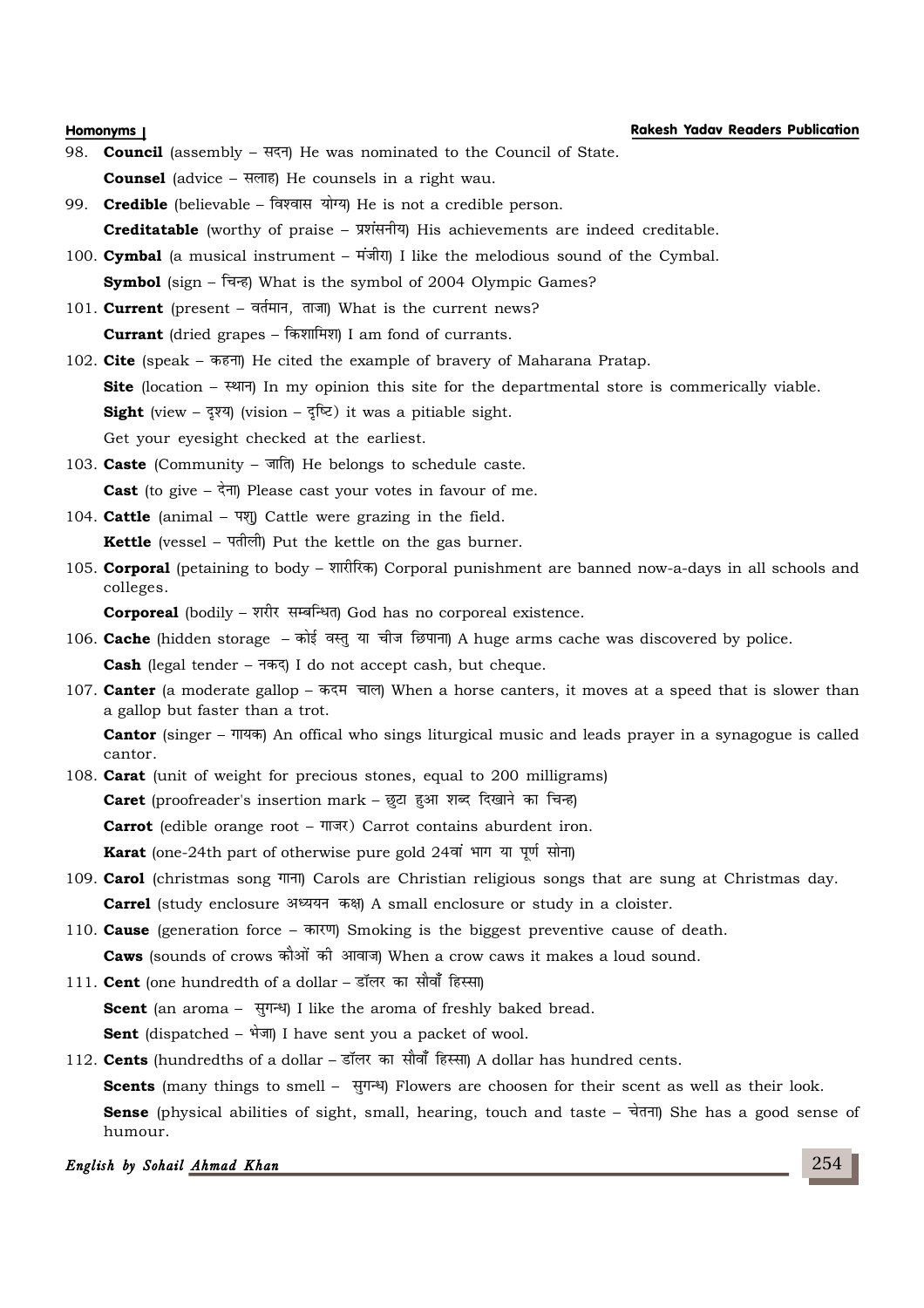113. Cere (waxy fleshy covering at the base of theupper beak in some birds - पक्षियों में चोंच का निचला हिस्सा। **Sear** (to sear something means to burn its surface with a sudden intense heat – झूलसाना) Grass fires have seared the land near the farming village.

**Seer** (a prophet – **egku**) A seer is a person, who foretells about the future.

114. **Chalk** (calcareous earthy substance  $\overline{a}$ ) He writes on the board with a chalk.

**Chock** (wedge to keep wheels from rolling  $\vec{v}$ ) The small roads are chock a block with traffic.

115. **Chard** (spinach-like vegetable – सब्जी) She is fond of chard.

Charred (burnt - जलकर खाक हो जाना) In the fire broke out yesterday seven persons were charred to ash.

116. **Chased** (quickly followed – पीछा करना) I chased the thief for 100 yards.

**Chaste** (virginal – पवित्र) If you describe a person or their behaviour as chaste, you mean that they do not have sex with anyone or they only have sex with their husband or wife.

- 117. **Chews** (masticating चबाना) Chew your food well and eat slowly. **Choose** (to select – चुनना) They will be able to choose their own leader through election.
- 118. **Chile** (a South American country एक देश) Keshav is living in Chile **Chilli** (dried pod of red papper – मिचीं) Chillies are used in cooking Chilly (uncomfortably cool - अत्यधिक ठण्डा) It was a chilly night.
- 119. **Choir** (church singers गायक) A choir is a group of people who sing together for example in a church or school.

**Quire** (the twentieth part of a ream of paper) – कागज की रीम का बीसवाँ हिस्सा।

- 120. **Collar** (around your neck कॉलर) The collar of this shirt has worn out. **Choral** (music sung by a choir – **xhr**) His collection of choral music is very large and wonderful. **Coral** (a hard substance formed from the bones of very small sea animals  $-\frac{w}{k}$ ) **Corral** (a space surrounded by a fence where cattle or horses are kept – तबेला)
- 121. **Clack** (a chattering sound आवाज) The windshield wipers clacked back and forth. Claque (a group hired to applaud, sycophants – प्रशंसक) Whenever our team scored a goal the claque made a superb clappings which further boosted the spirit of the team.
- 122. Claus (fat, jolly guy with presents सांताक्लॉज) Santa Claus comes to town on every Christmas. **Clause** (clause is a group of words – शब्द समूह) Containing a verb, contractual unit. **Claws** (big fingernails – पंजा) The cat tried to cling to the edge by its claws.
- 123. Click (ticking noise क्लिक करना) You can check your e-mail with a click of your mouse. **Clique** (exclusive group – अलग समूह) Clique is a group of people that spend a lot of time together and seem unfriendly towards people who are not in the group.
- 124. Climb (ascending चढ़ना) He climbed up the stairs.

**Clime** (climate – **okrkoj.k**) She left Britain for the sunnier climes of Southern France.

125. **Coal** (black mineral – कोयला) A number of families even today use the coal for cooking.

**Cold** (opposite to warm – <del>उण्डा</del>) I like tea neither too hot nor too cold.

126. **Coax** (persuade – बहलाना) The government coaxed them to give up their strike by promissing them some temporary benefits.

**Cokes** (more than one soft drink – रूपये पदार्थ) Several kinds of cokes were available in the party.

**Cocks** (more than one male bird –  $\overrightarrow{H}$ ) I have two beautiful cocks.

**Cox** (नाव में अधिकारी) In a rowing boat, the cox is the person, who gives instructions to the rowers.

# **English by Sohail Ahmad Khan**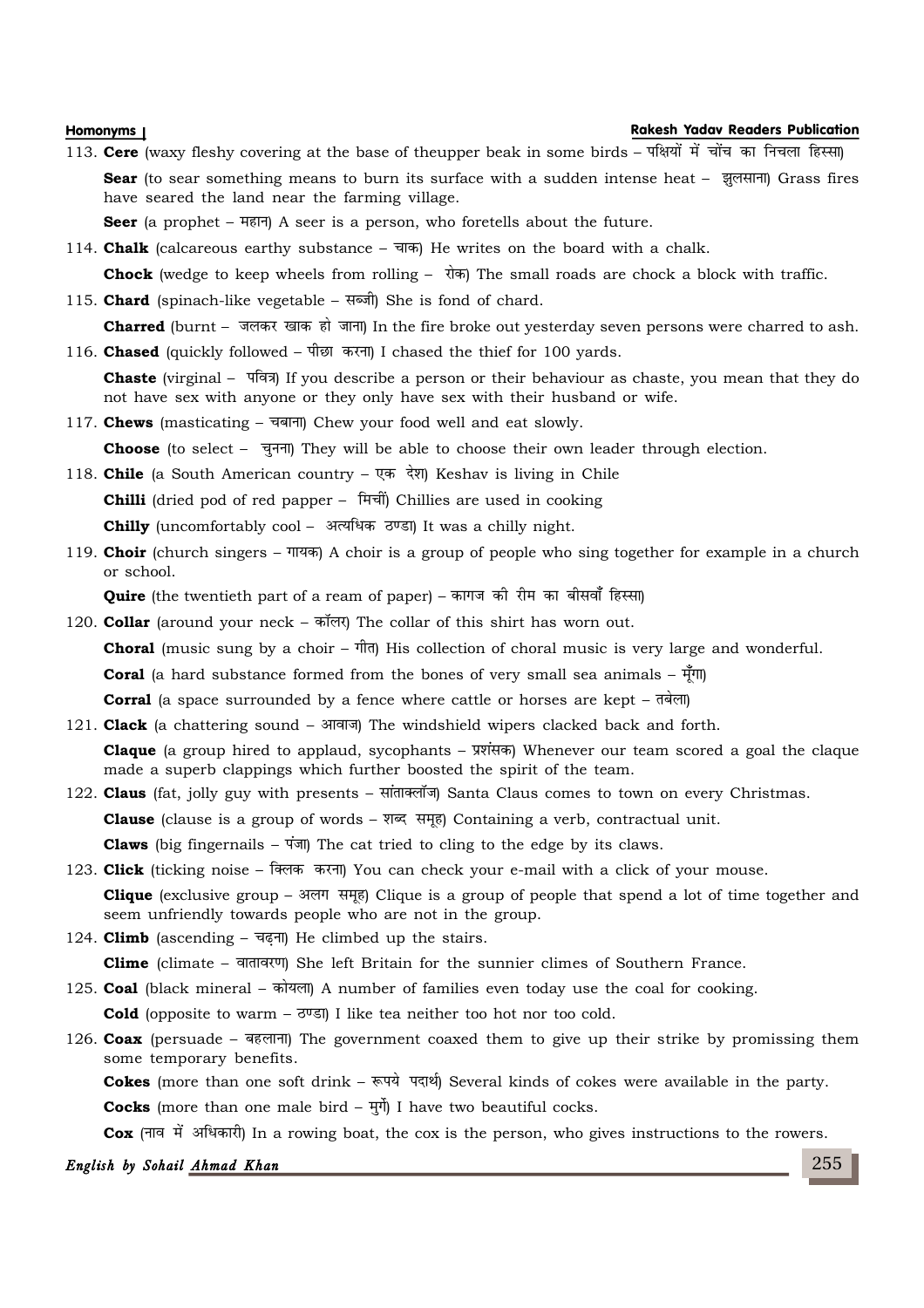- 127. Codding (tenderly treating स्नेहपूर्ण व्यवहार) She coddled her younger daughter madly. **Codling** (small, unripe apple – छोटे सेब) is also called codling.
- 128. **Conch** (Shellvish  $\overline{v}$  and  $A$  conch is a shellfish with a large shell.

Conk (blow to the head – जोर की ध्वनि) The dynamo conked out so we have no electricity.

129. **Coo** (a soft murmuring sound – धीमी आवाज) 'Isn' t she beautiful? 'he cooed.

**Coup** (a successful stroke – सच्चा आद्यात) He was sentenced to death for is part in the coup.

**Cope** (gets along with adversity – मुकाबला करना) It was amazing how my mother coped with bringing up three children on less one thousand a month.

**Copse** (a stand of trees – पेडों की पंक्ति) A copse is a small group of trees growing very close to each other. **Cops** (police officers – पुलिस अधिकारी) I do not like the cops standing near my house.

- 130. **Creak** (a short high pitched sound तेज ध्वनि) The door creaked open by the storm.
- Creek (small steam जल की धारा) If someone is up the creek, he is in a difficult situation.
- 131. Desert (a waste track of land रेगिस्तान noun, to forsked; verb त्यागना) Churu is a desert area in Rajasthan. He has deserted his wife.

Dessert (fruit served after dinner – भोजन के बाद फल आहार) The dessert course after dinner was liked by all.

132. **Decry** (a cry down – निन्दा करना) The Iraq policy of US Government is decried by Indian Government. **Descry** (to see dimly – दर से देखना) Across the river you can descry a hut near the palm tree.

133. **Dye** (a verb-to-colour – रँगना) Dye my shirt in sky blue.

**Die** (expire – मरना) He died from cholera.

- 134. **Dose** (quantity of medicine दवा की ख़ुराक) I have already taken four doses of this medicine by now. **Doze** (sleep – ऊँघना) You were dozing in the class yesterday.
- 135. **Draught** (a quantity of liquid तरल की मात्रा) The patient was given a draught of medicine. **Drought** (want of rain  $-\frac{1}{2}$ ) Due to scanty rain whole of the district is in the grip of drought.
- 136. **Dam** (surrounding area to stop flow of water बाँध) A dam is being built up here to storage the rainy water.

**Damm** (condemn – निन्दा) His behaviour is dammed by all the members of the society.

137. **Dear** (loving – प्रिय) He is my very dear friend.

**Deer** (an animal – हरिण) I saw many deer in that forest.

- 138. **Deduce** (draw conclusion नतीजा निकालाना) You can't deduce such a conclusion of the discussion. Deduct (to take something – कम करना) Deduct cash discount 3% and make the payment by tomorrow.
- 139. **Deference** (respect आदर) I treat my elders with due deference. **Difference** (dissimilarly – अन्तर) There was a difference of opinion on this point.
- 140. **Decent** (good बढिया) Because of his decent behaviour he was promoted to the post of General Manager. **Descent** (coming down – नीचे उत्तरना) That hill has a steep descent to the south. **Dissent** (to differ – मतभेद) He recorded his dissent on this proposal.
- 141. **Device** (noun-plan योजना) He used all devices to popularise the game. **Device** (verb-to plan – योजना बनाना) You are to devise a plan to increase the turn over.
- 142. **Duel** (a fight between two दो के बीच युद्ध) There was a duel between Dara Sing and Kingkong. Dual (double – दोहरा) Dual system of governance is a bad governance.

### **English by Sohail Ahmad Khan**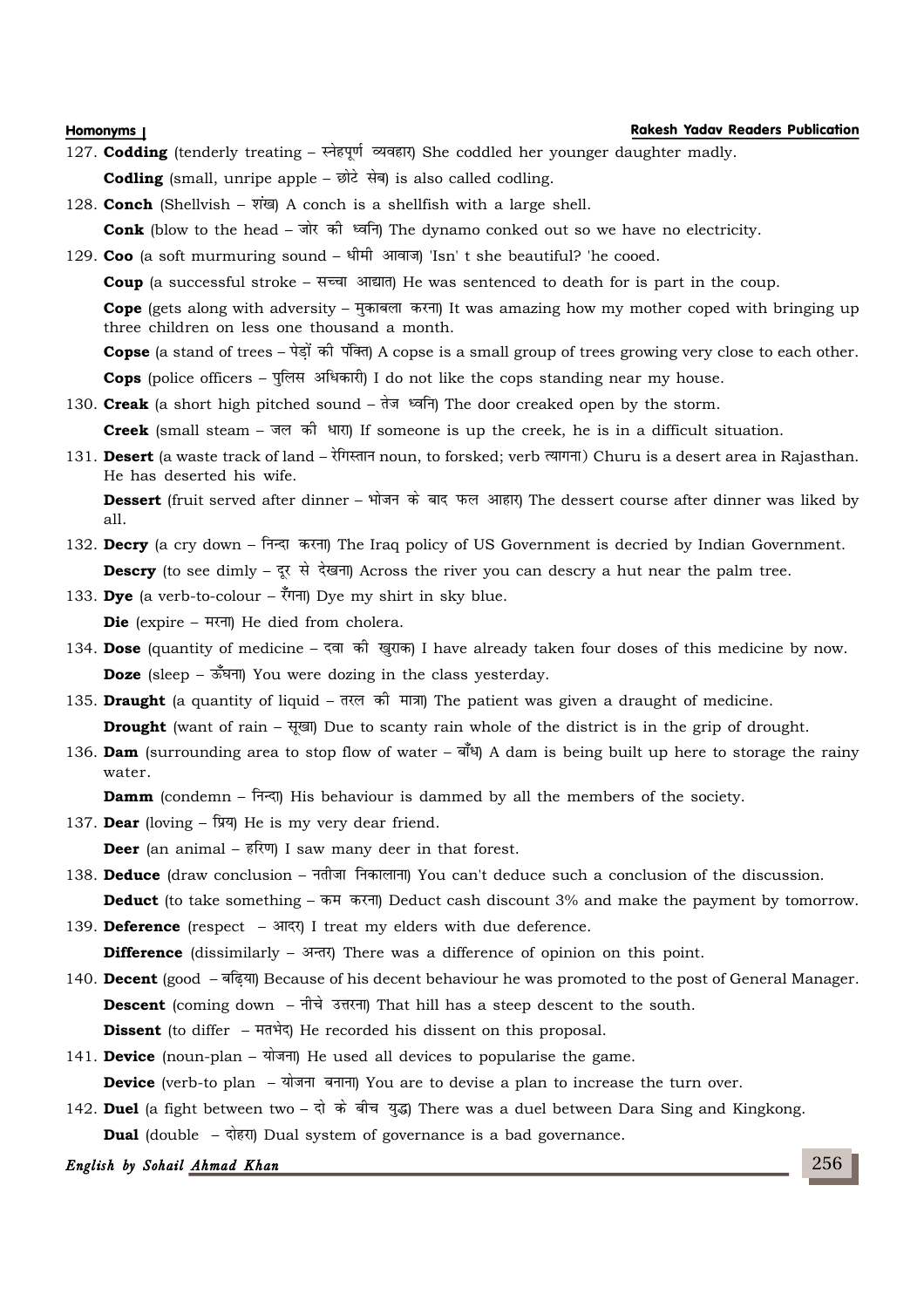143. **Disease** (illness – रोग) Malaria is a curable disease.

**Decease** (death – मृत्यू) The sudden of governance is a bad governance.

- 144. **Dam** (holds back water बाँध) Government is building a dam on this river. **Damn** (a curse – शाप देना) Don not be flippant, damn it! This is serious.
- 145. **Darn** (to mend रफ् करना) She is darning the old socks to wear in winter. **Darne** (a fish steak) He had a darne with his lunch.
- 146. **Dine** (to eat खाना) He dines alone most nights.

**Dyne** (unit of energy – ऊर्जा मापने की इकाई) Three dyne energy is needed to pull this pump.

147. **Dire** (desperate – भयानक) He was in dire need of hospital treatment.

**Dyer** (one who dyes – रँगने वाला) Ram is working in the firm of drycleaners as dyer.

- 148. **Do** (an auxiliary in grammer **djuk**) They do not know me. Do come tomorrow again. **Doe** (a female deer – मादा हरिण) There are several does in the forest. Dough (uncooked bread – साना हुआ) Roll out the dough into one large circle. **Dos** (part of computer operating system) He is learning DOS now-a-days.
- 149. **Done** (completed पूर्ण करना) I have done my job. **Dun** (something that is dum is a full grey-brown colour.)
- 150. **Eruption** (bursting out फुटना) There was an eruption of Volcano near Gujarat border. Irruption (invasion – आक्रमण) The irruption of Mughals destroyed the glory of Rajput empire.
- 151. **Emerge** (to come out बाहर आना) He emerged successfully out of the miserable circumstances. Immerge (to plung into – डूबना) He is immerged in mythological thoughts.
- 152. **Eminent** (distinguish विशिष्ट) Indira Gandhi was an eminent politician. Imminent (impending – तूरन) Indian army is ready to face any imminent attack of Pakistan.
- 153. **Eligible** (fit to be chosen  $\vec{v}$  and He is eligible for the post. **Illegible** (that which cannot be read – अपठनीय) His writing is illegible.
- 154. **Earn** (to come to deserve **dekuk**) Companies must earn a reputation for honesty. Urn (a jar – बर्तन) An urn is a container, in which a dead person's ashes are kept. An urn is a metal container used for making a large quantity of tea or coffee and keeping it hot.
- 155. **Elude** (to escape from बचाना) He eluded the police for ten years. Allude (refer – इशारा करना) She also alluded to her rival's post marital troubles.
- 156. **Epic** (a narrative poem or story काव्य) Like' Gone with the wind' it 's an unashamed epic romance. **Spoch** (a noteworthy period in history – ऐतिहासिक काल) The birth of Christ was the begining of a major epoch of world history.
- 157. **Eunuchs** (a castrated male person हीजड़ा) In India eunuchs are turning to politics.

**Unix** (operating system – ऑपरेटिंग सिस्टम) Unix is a operating system in computers.

158. **Ewe** (female sheep – मादा भेड़) A ewe is an adult female sheep.

**Yew** (a type of tree –  $\dot{\tau}$ ) is a everygreen tree which has sharp leaves.

**You** (the second person –  $\overline{q}$ <del>,  $\overline{q}$ </del>) is a evergreen tree which has sharp leaves.

159. **Ewe** (female sheep – मादा भेड़) A ewe is an adult female sheep.

**Yew** (a type of tree –  $\dot{\mathbf{q}}$ ) is a everygreen tree which has sharp leaves.

**You** (the second person  $-\overline{a}$ ) Where are you going?

### **English by Sohail Ahmad Khan**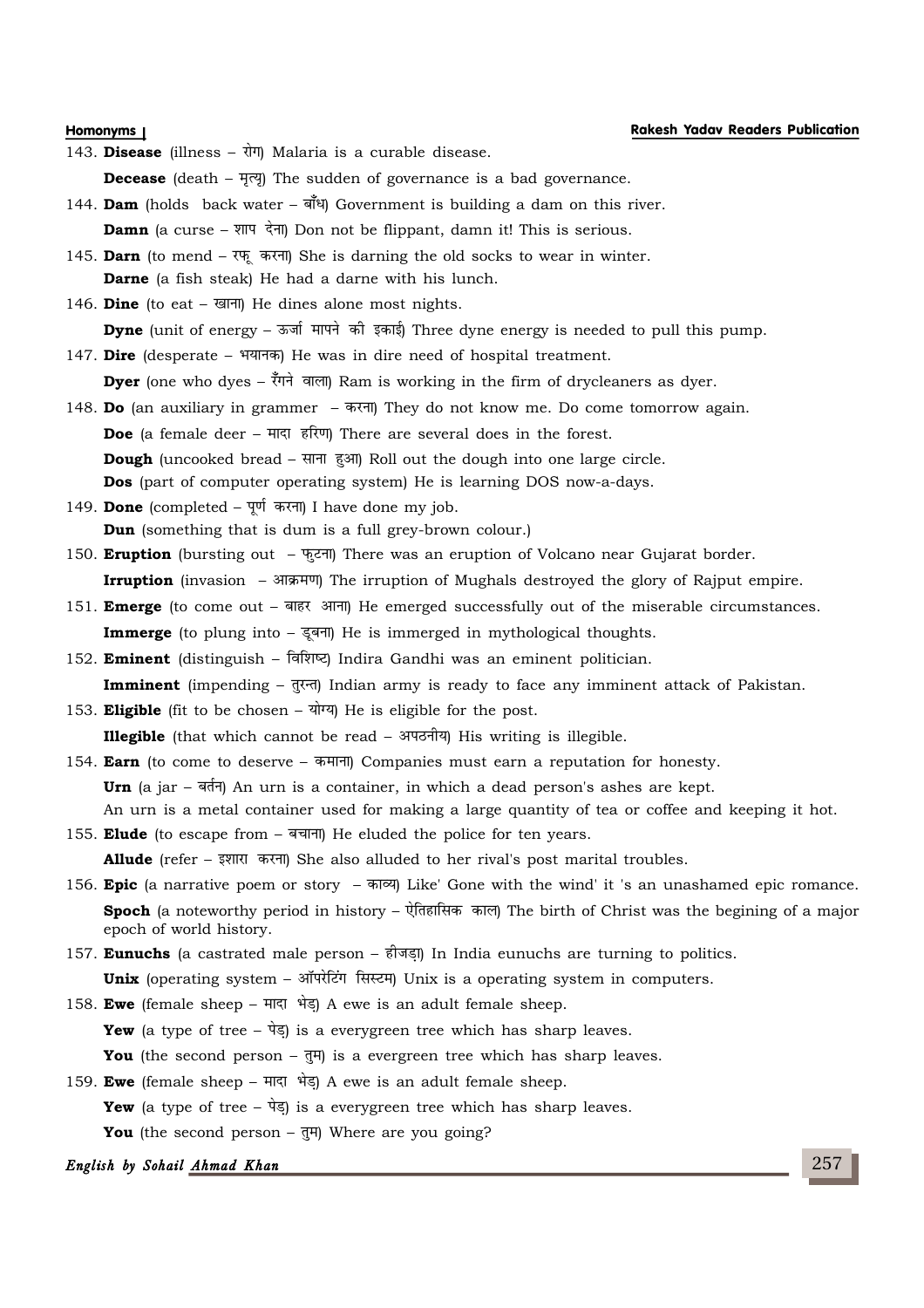- 160. **Era** (before) Take the water ere the clock strikes four. **Err** (to make a mistake) If you make a threat be sure to carry it out if he errs again. **Heir** (one who will inherit) The younger prince was declared heir to the throne.
- 161. **Facility** (ease, opportunity सुविधा) Facility of STD is also available in this hotel. **Felicity** (happiness – प्रसन्नता) True felicity can not be enjoyed by a dishonest man.
- 162. **Foul** (unfair अनुचित) One cannot achieve true success through foul means.

Fowl (unfair  $\vec{r}$ ) – He is fond of fowl's meat.

- 163. **Find** (to get पाना) Go there you will find a tree near the river. **Fined** (to charge – जुर्माना) The court fined him Rs. 2000 for the offence.
- 164. **Floor** (surface फर्श) Clean the floor with dettol and water.

**Flour** (wheat meal – आटा) He has a flour mill.

- 165. **Forth** (onward आगे आना) He alone came forth to assist that poor lady. **Fourth** (third-fourth चौथा) April is the fourth month of the year.
- 166. **Farther** (more distant दूर) Delhi is farther from Alwar in comparison to Jaipur. **Further** (next – आगे) Please settle the case without any further delay.
- 167. **Faint** (to swoon बेहोश होना) She fainted after taking wine yesterday. **Feint** (pretension – दिखाबा) She made a feint of reading the books.
- 168. **Fain** (gladly खुशी से) She made a feint of reading the books. Feign (pretend – *fail*) When his boss scolded him, he feigned as a deaf.
- 169. **Fair** (pure, a show पवित्र, मेला) I believe in using fair means to achieve the target. Let us go to the fair. **Fare** (passage money – किराया) A strike was called by the truckers demandling hike in minimum fast.
- 170. **Forego** (an exploit साहसिक कार्य) A racing car is an extraordinary feat of engineering. **Feet** (plural of foot – पाँव) Do not put your feet on the table.
- 171. **Forego** (go before पहले जाना) We have already discussed this point in foregoing lessons. **Forgo** (to let go – त्याग देना) I cannot forgo my rights.
- 172. **Fairy** (imaginary magic person जादगर) Fairies are often represented as small people with wings. Ferry (river-crossing boat – छोटी नाव) They crossed the river by ferry.
- 173. Fey (whimsical सनकी) If you describe someone as fey, you mean that they behave in shy, childi or unpredictable way and you are often suggesting that this is unnatural or insincere. He fey char and eccentric ways were legendary.

Fays (more than one fairy - एक से अधिक जीव)

- 174. **Faze** (to stun आश्चर्य) He was fazed to see such a big hall.
- **Phase** (a part of the sequence **dyk**) The crisis is entering a crucial phase.

175. **Ferrate** (a salt containing iron and oxygen)

**Ferret** (a domesticated polecat – छोटी बिल्ली) A ferret is a small fierce animal which is used for hunting rabbits and rats.

176. **Feted** (celebrated – कार्य करने वाला) If someone is feted, they are celebrated, welcomed or admired by the public.

**Fetid** (stinking – थोड़ी) Fetid water or air has a very unpleasant smell.

177. **Few** (not many –  $\mathcal{P}(\mathbf{x})$ ) I gave a dinner party for a few close friends.

**Phew** (expression of relief) Phew, what a relief, I am feleling now!

### **English by Sohail Ahmad Khan**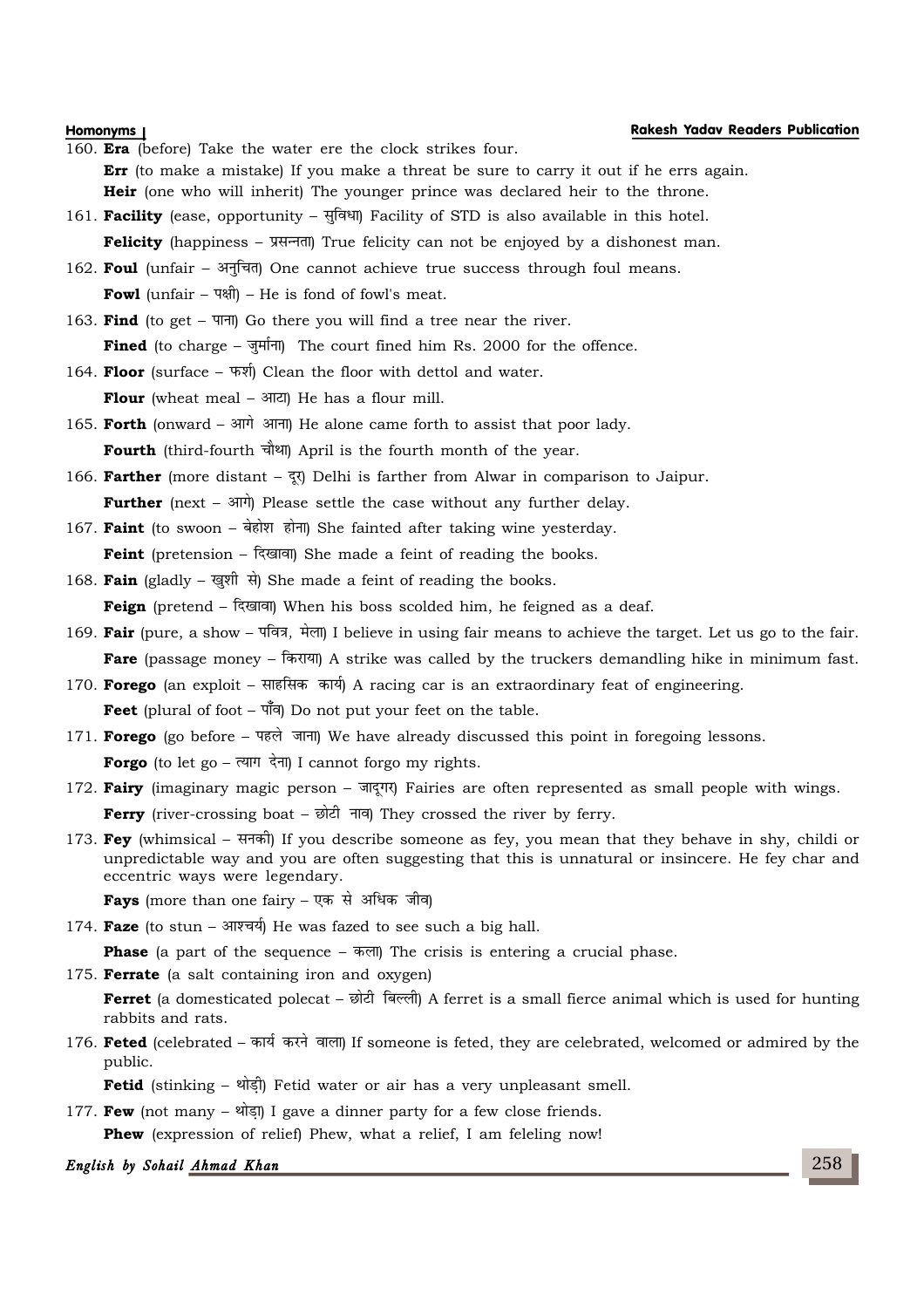- 178. **File** (a folder for holding papers  $\overline{w}$ ) Please put this paper in a file. **Phial** (a small glass bottle – छोटी बोतल) A phial is a small tube shaped glass bottle used to hold medicine.
- 179. **Finish** (to complete समाप्त) I will finish my work by tomorrow.

Finnish (from Finland – फिनलैण्ड के निवासी) Finnish is the language spoken in Finland.

180. **Flair** (verve, talent –  $\overline{396}$ ) If you have a flair for a particular thing, you have a natural ability to do it well.

**Flare** (to spread – बढ़ाना) Camp fire flares like beacons in the dark.

181. **Flea** (parasitic insect – मक्खी) A flea feeds on the blood of humans or animals.

**Flee** (to run away – भाग जाना) He tried to flee from the sight, but he was caught.

182. **Flects** (many tiny specks – छोटा धब्बा जैसा) His hair is dark grey with flecks of ginger.

**Flex** (to bend – मोड) He slowly fiexed his muscles and tried to stand.

183. **Flew** (past tense of fly –  $\overline{s}$  and He flew many kites yesterday.

**Flu** (short for influenza – बुखार) I got flu day before yesterday.

**Flue** (chimney pipe – चिमनी पाइप) The flue of the chimney required to be changed.

184. **Floe** (sheet of floating ice – तैरती बर्फ की परत) Ice floe is a large area of ice floating in the sea.

**Flow** (to glide along  $\overline{q}$   $\overline{q}$ ) A stream flowed gently down into the valley.

185. **For** (in place of – **ds fy,** ) It is enough for me.

**Fore** (in front – सामने) There is no direct damage in the fore part of the ship.

**Four** (number after three – **pkj**) I have four pens.

186. **Frees** (releasing – छोड़ना) He frees the bird from the cage.

**Freeze** (very cold  $\overline{\sigma}$ ) The trees are damaged by a freeze in December.

We want the government to freeze the prices.

Frieze (a wall decoration – दीवार सजाने की वस्तु) A frieze is a decoration high up on the walls of a room or just under the roof of a building. It consists of a long panel of carving or a long strip of paper with a picture or pattern on it.

187. **Friar** (a monk – तपस्वी) He is a friar.

**Fryer** (a utensil – बर्तन) A fryer is a type of deep pan which is used to fry food in hot oil.

- 188. Gild (thin coating of metal धातु का पत्तर चढ़ाना) Gilded ornaments look more beautiful than the original. Guild (group of same propfession – संघ) Now-a-days all the workers have organised themselves into guilds.
- 189. Gage (security जमानत) I do not lend without sufficient gage.

Gaze (to look attentively – एकटक देखना) She stood gazing at herself in the mirror.

- 190. **Gait** (manner of walk **pky**) That model girl has a graceful and sexy gait. Gate (large door – दरवाजा) You should not enter through the main gate.
- 191. Goal (aim उद्देश्य) To achieve this goal you are to work hard.

Goal (jail – जेल) He has been to gaol earlier also.

192. **Gaff** (a barbed spear – **Hkkyk**) A graff is a pole with a point or hook at one end, which is used for catching large fish.

Grffe (a stupid mistake – मुर्खातापूर्ण गलती) He made an embarrassing graffe at the convention last weekend.

193. Galley (ship's kitchen – जहाज की रसोई) The galley of the ship is well maintained and full of eatables. Gally (to frighten or terrify  $\overline{s}$  of  $\overline{m}$ ) He tried to gally the child with a mask of demon.

### **English by Sohail Ahmad Khan**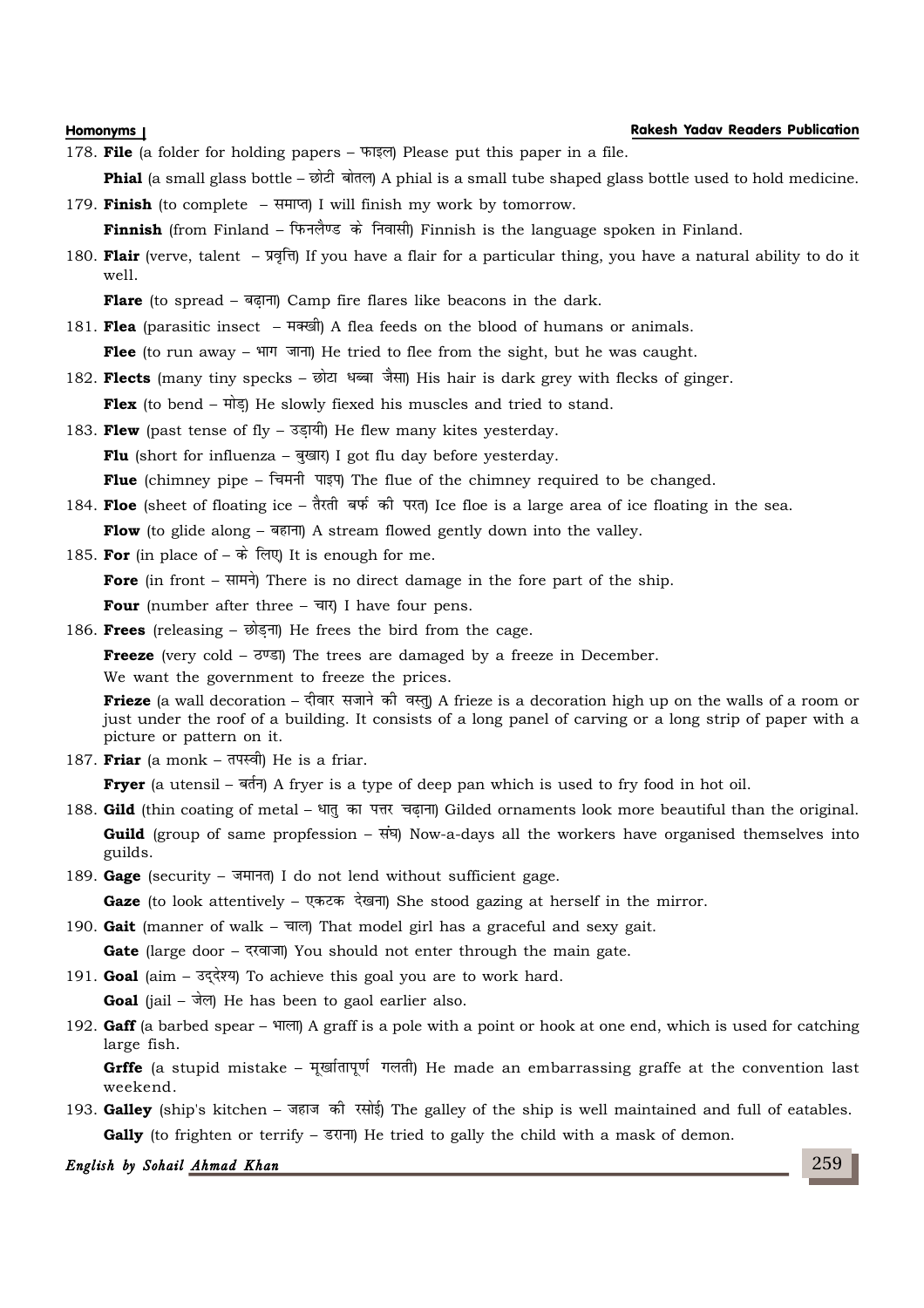194. Gilt (gold-plated – धात की परत चढ़ा हुआ) This is a gilt ornament.

Guilt (culpable – दोषी) You aren't convinced of Mr. Charles guilt.

195. **Gnawd** (chewed – चबाना) He gnawed his long fingernail.

**Nod** (head tilting – सिर हिलाना) "Are you fine?" I asked. Shed nodded and smiled.

196. Gnu (african deer - अफ्रीकन हरिण) I saw a Gnu in the zoo.

Knew (past tense of know – जाना) He knew me well.

**New** (not old –  $\overline{u}$ ) What is new in the market?

197. **Gored** (pierced by an animal's hours) He was gored to death in front of his family.

Gourd (fleshy fruit with hard skim – फल) I like gourd very much.

- 198. **Gorilla** (large ape *ilfteen*) Gorilla has long arm, black fur and a black face. Guerrilla (irregular soldier – अनियमित सिपाही) The guerrillas threatened to kill their hostages.
- 200. Graft (to attach जोड़ना) The top layer of skin has to be grafted onto the burns. Gaphed (plotted – ग्राफ बनान) You can see a graphed diagram of the progress made by the country in population control.
- 201. **Grate** (a lattice **t kyh**) A grate is a framework of metal bars in a fireplace, which holds the coal wood. A wood fire burned in the grate.

Great (extremely good – बड़ा, महान्) Gandhi was a great man.

202. **Grill** (to sear cook – पकाना) A grill is flat frame of metal bars on which food can be cooked over final place the omellete under angentle grill. Grille (an iron frame work – लोहे की जाली) The door has no grille.

203. **Groan** (a long low sound uttered in pain – **djkguk**) He opened his eye and he began to groan was pain.

Grown (has gotten larger – बड़ा बढ़ना) Dad, I am a grown woman. I know what I am doing.

204. **Guise** (appearance – दिखना) She presented her dance in the guise of a rabbit.

Guys (man – व्यक्ति) Hi, guys! How are you doing?

205. **Hail** (frozen rain – ओले) It is hailing. It hailed yesterday.

Hale (healthy – स्वस्थ) May God keep you hale and healty!

206. **Horde** (a gang – समूह) A horde of mischievous students attacked the shop keepers.

Hoard (to store – एकत्र करना) Hoarding of sugar beyond the prescribed limit is an offence.

207. **Hair** (बाल) She has black hair.

Heir (successor – उत्तराधिकारी) He is an heir apparent to the throne.

208. **Hurt** (injury – चोट) Your comments can hurt her feelings.

Hoard (to store – हिरण) I have a beautiful pair of harts.

**Heart** (an organ in the body  $\overline{R}$ , He is suffering from heart disease.

209. **Humane** (kind – **n; kyq**) UNO has advised the member countries to meet out humane treatment to Prisoners of war.

Human (pertaining to making – मनुष्य से सम्बन्धित) You will find almost the same human nature everywhere.

- 210. **Heel** (part of shoe जूते की एड़ी) The heels of my shoe are pinching. Heal (to cure – अच्छा होना) The medicine will help you in quick healing.
- 211. **Hole** (a burrow  $-\vec{\mathcal{B}}$ ) A serpent lives in this hole.

Whole (complete – सम्पूर्ण) He ate whole of the breakfast.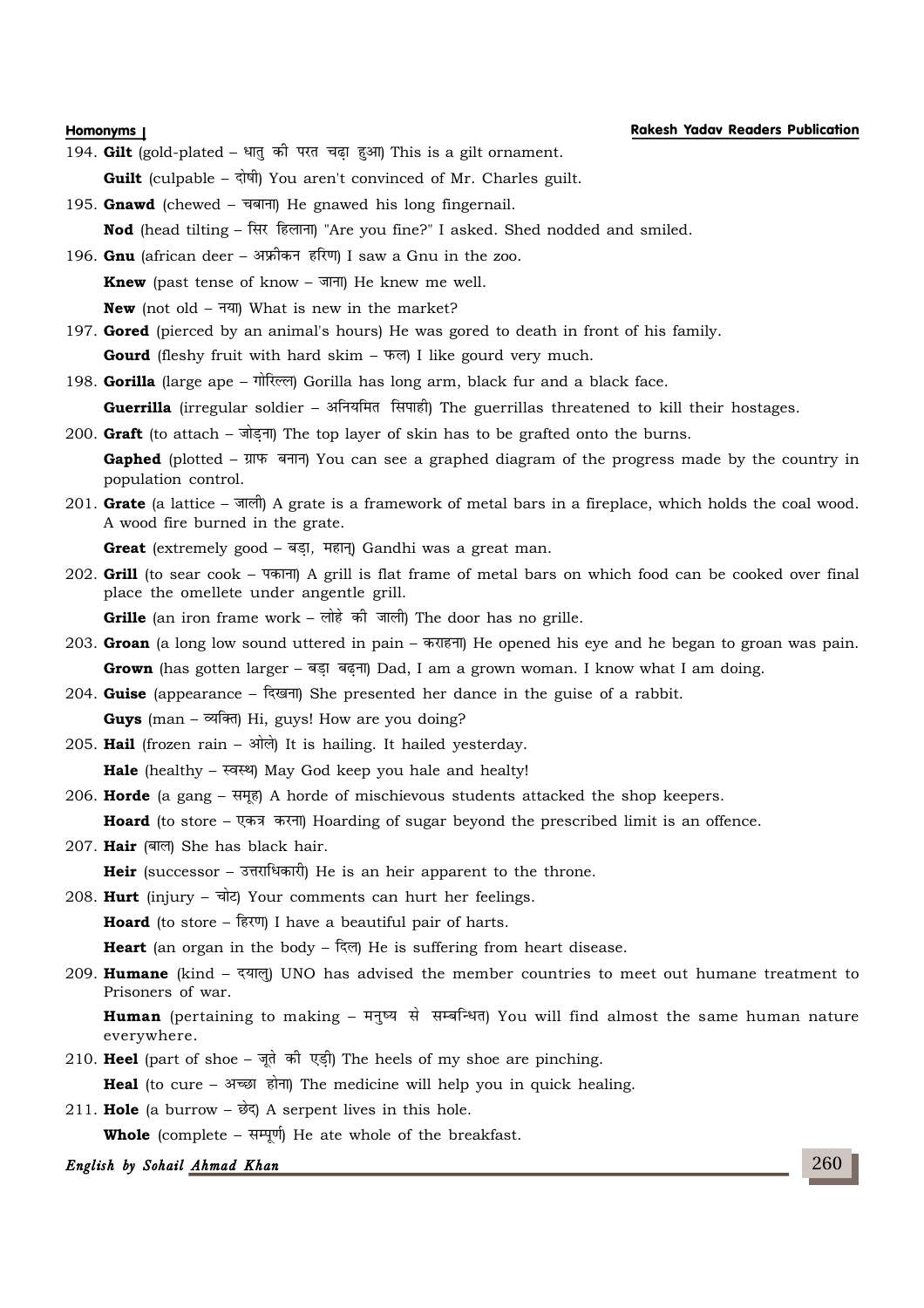$212$ . **Hall** (a large room –  $\overline{q}$   $\overline{q}$   $\overline{q}$  He has hired a hall for the concert.

Haul (a –  $\frac{1}{3}$  out haul something which is heavy or difficult to move, you move it using a lot of effort. A crane had to be used to haul the car out of stream ...... (b) If someone is hauled before a curt or someone in authority, they are made to appear before them because they are accused of having done something wrong.

213. Hammock (rope bed – रस्सी वाली खाट) A hammock is a piece of strong cloth or netting which is hung between two supports and used as a bed.

Hummock (low, rounded hill – छोटी पहाड़ी) A hammock is a small raised area of ground, like a very small hill.

214. Hangar (garge for airplanes – हवाई जहाज रखने का स्थान) Some repairing is going on in the hangar of the airport.

Hanger (from which things hang – लटकाने वाला) I want to purchase a coat hanger.

215. **Ho** (an expression of admiration or surprise  $-\overline{g}$ )  $-\overline{g}$ ) Ho! you are here.

**Hoe** (a garden tool – औजार) Today he is hoeing in the vineyard.

216. **He'll** (contraction of 'he will') He'll come tomorrow.

Hill (smaller than a mountain – छोटी पहाडी) There is a temple on that hill.

- 217. **Hear** (to listen) I hear his voice. Here (at this location – यहाँ) Come here.
- 218. **Heard** (listened to  $-$  सुनना) I heard a strange sound yesterday in the night. Herd (at this location – भीड़) They are individuals. They will not follow the herd.
- 219. **Hi** (greetings **gk;** ) "Hi Luis", she said. **High** (way up  $-\frac{1}{2}$   $\pi$ ) I looked down from the high window.
- 220. **Heroin** (narcotic अफीम) Heroin is a powder drug. Heroine (female hero – एक्ट्रेस) My favourite heroine is Ash.
- 221. **Hew** (to chop  $\overline{max}$ ) He fell, peeled and hewed his own timber. **Hue** (a colour –  $\dot{\tau}$ ) The same hue will look different in different light.
- 222. Higher (farther up अपेक्षाकृत ऊँचा) He has gone to USA for higher studies. Hire (to employ – किराए पर लेना) Cars are available for hire.
- 223. **Him** (pronoun उसका) I know him.

**Hymm** (religious song – धार्मिक गीत) I like singing hymns.

224. Hoard (store – एकत्र करना) They have begun to hoard food and sugar.

Horde (a great many people – भीड़-भाड़) This attracted hordes of tourists to Las Vegas.

- 225. Hoarse (rough voice कर्कश ध्वनि) His voice is hoarse. **Horse** (equine – घोड़ा) He has a black horse.
- 226. **Hold** (to grip पकड़ना) Hold the bucket please.

Holed (full of holes – छिद्रदार) The wall seems to be holed by a drill.

- 227. **Holy** (with religious significance पवित्र) Ayodhya is a holy place for the Hindus. **Wholly** (completely – पूर्णतया) This approach for the urban area is wholly inadequate.
- 228. **Hostel** (inexpensive lodging for travelers छात्रावास) He is living in the college hostel. Hostile (unfriendly – दुश्मनी) Pakistan has not yet changed its hostile attitude towards India.
- 229. **Idle** (indolent निकम्मा) An idle man cannot make any progress. **Ideal** (visionary – आदर्श) My teacher. Mr. Shrivastava, is an ideal for me. **Idol** (an image of a deity –  $\overline{H}$  A section of the Hindus believe in idol worship.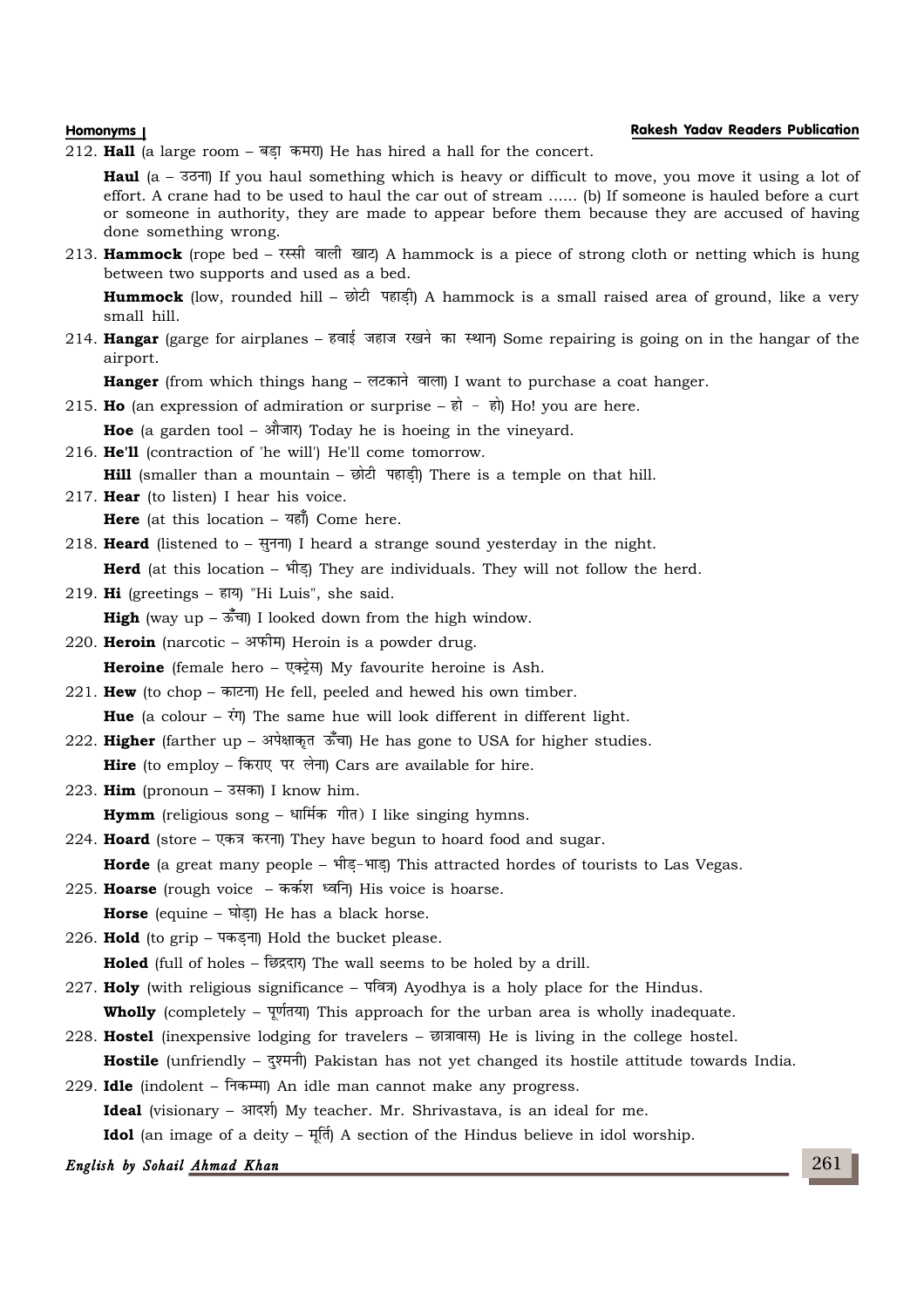230. **Ingenious** (clever – **prqj**) He is an ingenious engineer.

Ingenuous (simple – *p H*  $\in$  **h** k<sup>l</sup> and *H* is ingenuous attitude is liked by all.

231. **Incite** (to provoke – **mÙksft r djuk**) His arrogant behaviour incited me a lot.

Insight (a clear vision – स्पष्ट देखना) Do you know the insight story of this murder?

- 232. **Indite** (to compose **jpuk**) Though he indited the letter carefully, yet it was not liked by chairman. Indict (to accuse – दोषारोपण करना) He was indicated for theft and murder.
- 233. **In** (expressing inclusion  $\ddot{\mathbf{\hat{H}}}$ ) He is in the room.

Inn (hotel – होटल) This is a well maintained inn.

234. **Inc.** (short for incorporated) Inc. is an abbreviation for 'Incorporated' when it is used after at company's name.

Ink (writing fluid – स्याही) I have an ink pen.

- 235. **It's** (contraction of 'it is') It's a large hotel.
- **Its** (possessive pronoun) I know its true position.

236. **Jealous** (envious – **bZ"; kZ**) He is not liked by anybody because of his jealous nature.

**Zealous** (enthusiastic – उत्साही) She is very zealous about her new book.

237. **Jewel** (precious stone – जवाहरात) This watch contains many jewels.

**Joule** (unit of energy measure – ऊर्जा की इकाई) In Physics joule is a unit of energy or work.

238. **Juggler** (one who juggles – जादूगर) He is a good juggler.

**Jugular** (artery to head - सर की नस)

(a) A jugular or jugular vein is one of the three important veins in your neck that carry blood from your head back to your heart.

(b) If you say that someone went to for the jugular, you mean that they strongly attacked another person's weakest points in order to harm him.

239. **Naughty** (mischievous – शैतान) She is a naughty girl.

**Knotty** (crest of a hill; break with a hammer – तोडना) We unfurled the flag at the knap of the hill at 6.30 P.M. He knapped the glass box to uncountable pieces.

241. **Knead** (working bread dough – गुंदना) He kneaded the mixture on a floured surface. She felt him knead the aching muscles.

**Nap** (a short sleep – इपकी) You should use your lunch hour to have a nap in your chair.

242. **Knight** (chivalrous –  $\vec{\theta}$ ) He was knighted on the queen's birthday.

**Night** (darkness – रात) Night comes after day.

- 243. **Knit** (interlocking loops of yarn बुनना) She has already started knitting baby sweators.
	- **Nit** (louse egg जं के अण्डे)

(a) Nits are the eggs of insects called lice which live in people's hair.

(b) If you refer to someone as a nit, you think they are stupid or silly. You'd rather leave the business than work with such a nit.

244. **Knob** (handle – हैंडल का सिरा) He turned the knob and pushed aginst the door.

**Nob** (rich person – धनी व्यक्ति) The nobs, who live in that big house aginst the door.

- 245. **Knock** (to rap **Bksduk**) Some had knocked him unconscious. I hard a knock at the front door. **Nock** (a notch in an arrow – तीर का सिर जैसा) A V shape cut or indentation in an edge or across a surface.
- 246. **Knot** (fastening in cord  $\vec{w}$ ) He tied a knot at the end of the lace.

**Naught** (or nought is zero – शून्य) Sales rose by naught point four percent last month.

**Not** (negation – नहीं) He was not present in the party.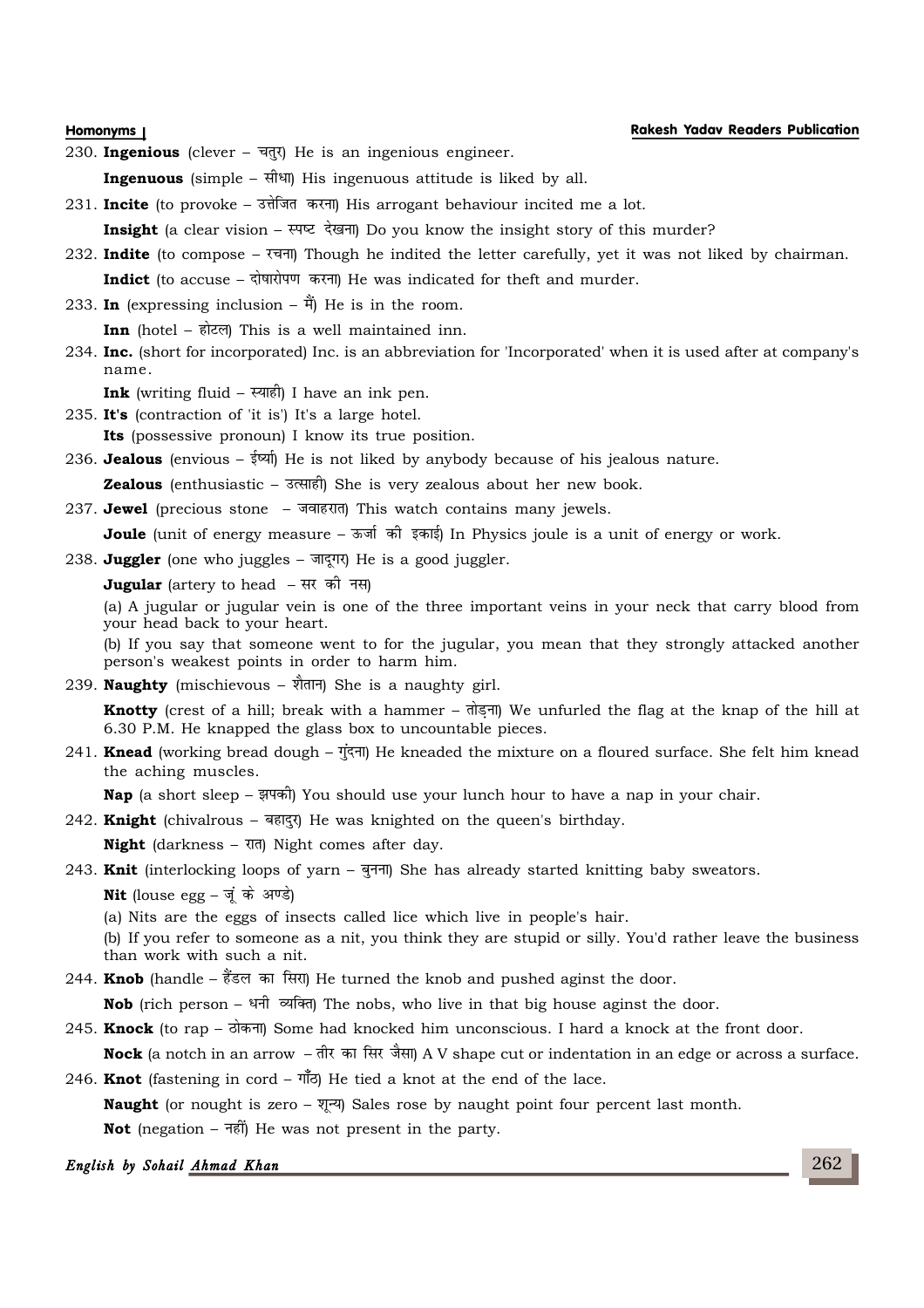- 247. **Know** (to possess knowlege जानना) I know him. **No** (negation – नहीं) I have no pen.
- 248. **Knows** (only the shadow knows जानना) Everyone knows about Mahatma Gandhi.

**Nose** (plain as the nose on your face – नाक) Clean your nose daily.

249. Lightening (make lighter – हल्का करना) We had appealed to the court for lightening the punishment, but of no avail.

Lightning (electric discharge in clouds – बिजली चमकना) There was occasional lightning in the sky last night.

250. Loath (unwilling – इच्छा के विरूद्ध) Nothing loath he did, as he was saying.

Loathe (to dislike greatly – घणा करना) I loathe her dressing pattern and arrogant way of talking.

251. Latter (antonym of former – बाद में आने वाला) Between Ram and Shyam, the latter (Shyam) is a diligent student.

Later (comparative of late – देरी से आने वाला) He came later than his friend.

252. **Lose** (to part with – खोना) Where did you lose your briefcase?

Loose (to slack – ढीला करना) He was wearing a loose cotton shirt.

253. Lesson (chapter – पाठ) Learn your lesson well.

Lessen (to make less – कम करना) Even this medicine has not lessen my pain.

254. Last (antonym to first – अन्तिम) Bahadur Shah was the last emperor of India.

Latest (superlative – ताजा) She always prefers latest design clothes.

255. Lacks (does not have – नहीं होना) He lacks the judgement and political acumen for the post of General Manager.

Lax (loose discipline – अनुशासन की कमी) One of the point contention is the lax security for the airport personnel.

256. **Lain** (past tense of lay or lie –  $\vec{\sigma}$ ) He has lain there for sometime.

**Lane** (narrow road – **xyh**) Shyam lives at the end of the lane.

257. **Lam** (headlong flight – भागना) If someone is on the lam or if they go on lam, they are trying to He was on the lam for seven years.

Lamb (baby sheep – भेड़ का बच्चा) A lamb is a young sheep.

258. **Lay** (to recline –  $\frac{1}{258}$  Lay a sheet of paper on the floor.

**Lei** (a flower necklace – फूलों का हार) A garland made of flowers, feathers, shells etc, often given as a symbol of affection.

259. Lea (a meadow – सूत की लंबाई) They live in a hut constructed in the lea.

**Lei** (a shitered position – सूरक्षित स्थिति) The lee of a place is the shelter that it gives from the wind or bad weather.

Lease (rented – किराए पर) She leased out her bunglow at a good rent.

260. Leach (a dish consisting of sliced meat, eggs, fruits and spices in jelly etc खाने की डिश)

**Leech** (sucking parastie – छोटा जन्तु)

(a) A leech is a small animal which looks like a worm and lives in water. Leeches feed by attaching themselves to other animals and sucking their blood.

(b) If you describe someone as a leech, you disapprove of them because they deliberately depend on other people, often making money out of them.

They're just a bunch of leeches cadging off others.

# **English by Sohail Ahmad Khan**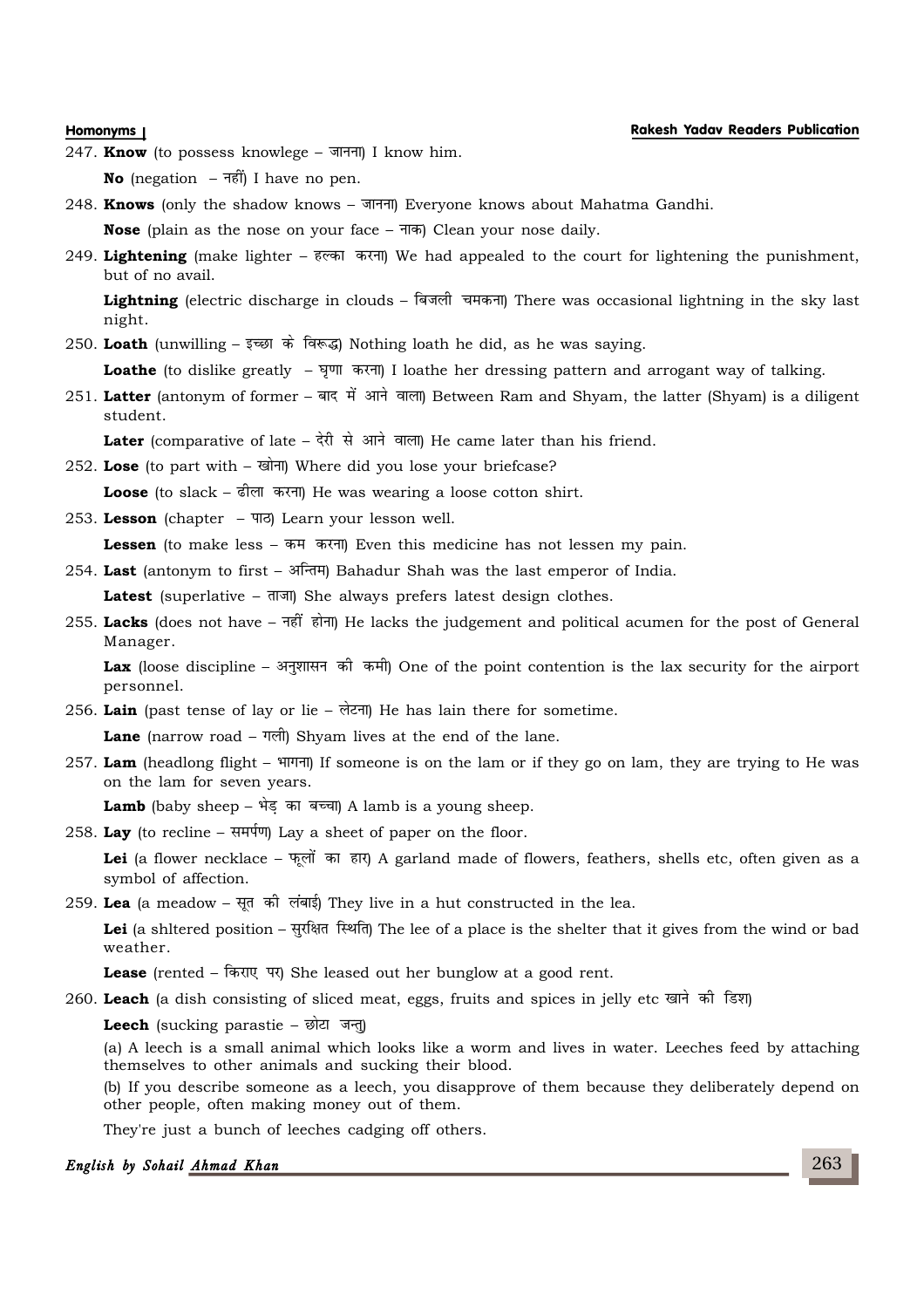- 303. Moor (swampy coastland; to anchor–रुकता, बाधन) I decided to moor near some tourist boats. **More** (additional–**vf/ d**) I need some more rice.
- 304. **Moose**(a large elk–बड़ा हिरण.) Moose are large type of deer have big flat horns. **Mouse** (dessert of whipped cream and eggs) Mousse is a sweet light food made from eggs and cream.
- 305. **Morning**(A.M.–प्रात:) I get up early in the morning. **Mourning** (remembering the dead–**e`rd gsrq ekre**) On the death of Rajeev Gandhi, the whole of India was in the mourning.
- 306. **Muscle**(fibrous, contracting tissue–मांसपेशी) He is doing a lot of exercises to keep his muscles strong. Mussel (mussels are a king of shellfish that you can eat from their shells–एक प्रकार की मछली)
- 307. Mussed(made messy-गड़बड़ी) His clothes are all mussed up. **Must** (required–आवश्यक) You must to there to get his support.
- 308. **Mustard**(spicy yellow sauce–सरसों,) This is fried in mustard oil.

**Mustered** (assembled for roll call–एकत्र होना) He travelled through out India to muster support for his movement.

309. **Nice**(good–अच्छा) She is a nice and beautiful girl.

**Niece** (daughter of brother–**Hkrht h**) I am going to attend the marriage of my niece positively.

310. Naval(pertaining to ships and the sea-जहाज से सम्बन्धित) He is captain in naval forces.

**Navel** (pertaining to the belly button–**ukfHkd**) There is a black mole near her navel.

- 311. **Nay**(no–**ugha**) The Rajya Sabha can merely say yea or nay to such a bill. **Neigh** (a house's cry–हिनहिनाना) The horse gave a loud neigh.
- 312. **Our**(plural of 'my'–**gekjk**) This is our house. Hour (a period of time–घंटा) I have been waiting for you for half an hour
- 313. **Oar**(used ofr rowing a boat–नाव का डण्डा Life without aim is like a boat without an oar.
	- **Ore** (mineral from which metal can be extracted–खनिज) Iron is extracted from its ore by melting.
- 314. **Ordinance**(A rule–अध्यादेश) The President has promulgated an ordinance for administering the minority community.

**Ordnance** (Gun–युद्ध सामग्री) There is an ordnace factory in Jamshedpur Bihar.

- 315. **Oohs**(informal–**Åg**) People say 'ooh' when they are surprised, looking forward to something or find something pleasant or unpleasant.
	- 'Ooh dear me, that's a bit of a racist comment isn't it,'...'Red? Ooh how nice.'

Ooze (बहना, निकलना) When a thick or sticky liqued oozes from something owhen something oozes the liquid flows slowly and in small quantities.

The lava will just ooze gently out of the crater.

The wounds may heal cleanly or they may ooze a clear liquid.

316. **Overdo**(carried to excess–**vf/ d**) It is important never to overdo new exercises

**Overdue** (past time for payment or some action–**nsj**) The meeting is long overdue.

317. **Pray**(entreat–प्रार्थना) I pray to God everyday.

Prey (hunt–शिकार) Do not prey upon the innocent animals.

- 318. **Principal**(head of school or college–प्राचार्य) Sh. R.C. Jha is the new Principal of our college. **Principle** (rule–सिद्धान) Do you understand anything about the principles of justice?
- 319. **Prophecy**(noun-foretold–भविष्यवाणी) It is his prophecy that America will not attack Iraq. Prophesy (very-to foretell–भविष्यवाणी करना) He prophesied that Iraq would attack Kuwait.
- 320. **Proffer**(offer–प्रस्ताव) Many lucrative proposals were proffered to him for acceptance. **Prefer** (like–पसन्द) I prefer coffee to tea.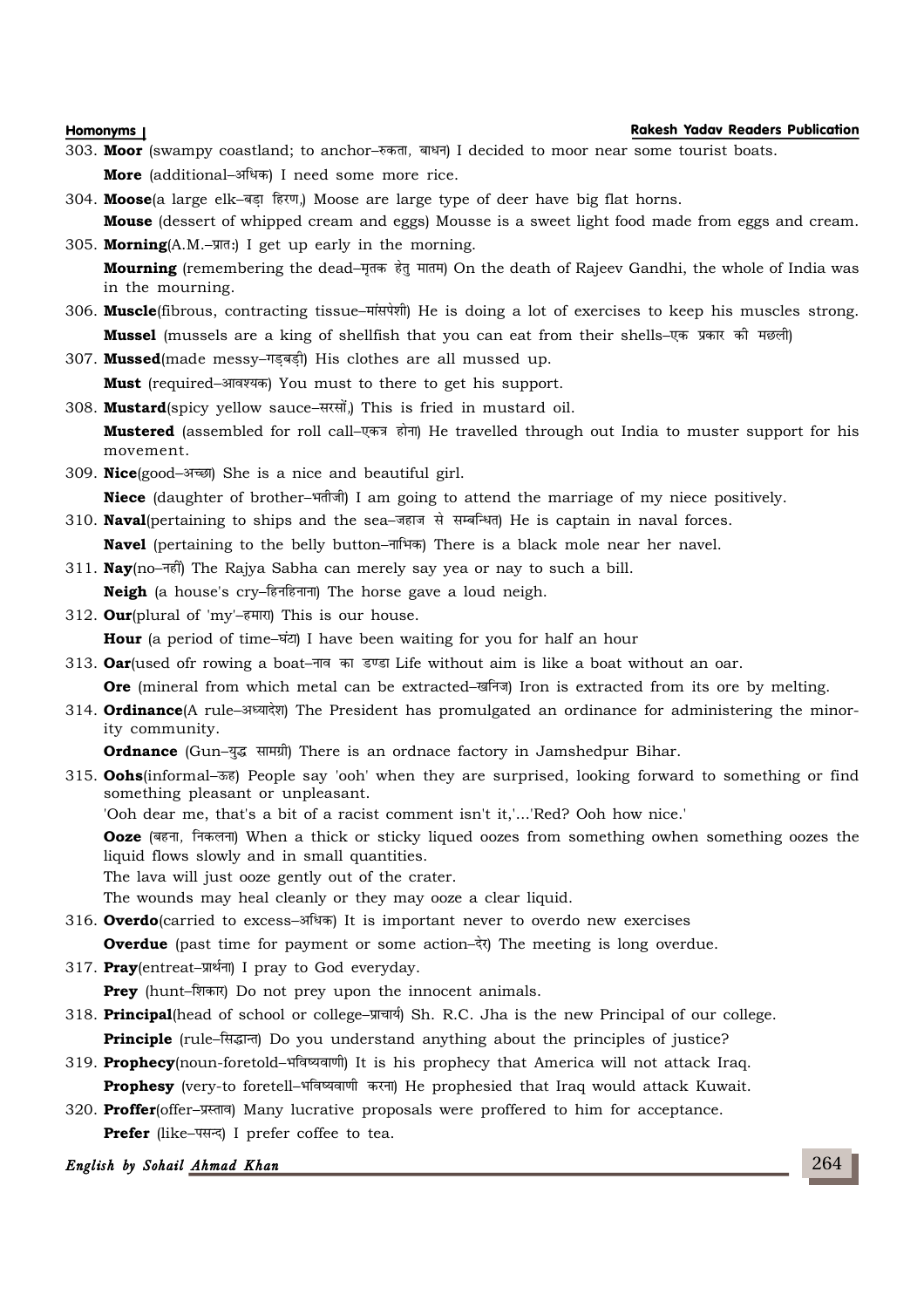- **Homonyms Rakesh Yadav Readers Publication**
- 321. **Practice**(noun–अभ्यास) Practice makes a man perfect. **Practice**(verb-to practise) Don't preach but practise.
- 322. **Plain**(easy, simple–साधारण) One should try to write his thoughts in plain language. Plane (to smoothen, level–चमकदार करना) I use cream to plane my hair.
- 323. **Peel**(to remove the skin–छोलना) You cannot eat a banana without peeling it. **Peal** (sound of thinder or Bells–घंटियों की ध्वनि) IL am hearing peals of trumpets.
- 334. Pare(to trim-दुकड़े करना) Pare your nails and then polish them. **Pair** (two–जोड़ी) I have only three pair of shoes.
- 325. **Peace**(tranquility–शांति) Pease of mind is more precious than the materialistic richness. **Piece** (fragment–दुकड़ा) The dog found a piece of meat.
- 326. **Price**(value–**dher**) What is the price of this shirt? **Prize** (reward–ईनाम) She could not win any prize this time.
- 327. **Persecute**(to harass–परेशान करना) Pakistani soldiers persecuted the Hindus is a cruel manner. Prosecute (to bring before a court–अभियोग चलाना) He was prosecuted for murdering his wife.
- 328. **Physic**(medicine–**nok**) No physic can cure him of cancer. Physique (bodily fitness–शारीरिक बनावट) He possessses an attractive physique.
- 329. **Prescribe**(to direct–निर्देश देना) The doctor has prescribed three doses of medicine after four hours daily. Proscrible (to banish-देश निकाला देना) The minister was proscribed by the kind.
- 330. **Patrol**(going round–गश्त लगाना) A chowkidar was patrolling at the main gate. **Petrol** (oil–पकड-पेट्रोल) Petrol is required to run vehicles.
- 331. **Popular**(Familiar–लोकप्रिय) Rajeev Gandhi was a very popular leader. **Populous** (Thickly inhabited–आबादी वाला) Delhi is a highly populous city. **Pail** (Bucket–बाल्टी) I have two pails full of water. **Pale** (Yellowish appearance–**i hyk**) On seeing a lion, his face turned pale.
- 332. **Paced**(Measured by footsteps–**dne**) This excellent thriller is fast paced and in unbelievable. Paste (Thick glue–चिपकाना) I need a tooth paste.
- 333. **Pain**(It hurts–दर्द) I felt a sharp pain in my lower back.

**Pane** (A single panel of glass–पैनल) The left pane of this window required change.

334. **Pain**(A set of two–जोड़ा) I need a new pair of socks.

**Pare** (Cutting down–**dkVuk**) Local authorities were instructed to pare their budget. **Pear** (Bottom-heavy fruit–नाशपाती) I am fond of red pears.

335. **Palate**(मूँह से ऊपर का भाग) The top part of the inside of your mouth is called palate.

Pallet (छोटा, कठारे, बिस्तर) A pallet is a narrow mattress filled with straw which is put on the floor for someone to sleep on.(b) A pallet is a hard, narrow bed.

He was given only a wooden pallet with a blanket.(c) A pallet is a flat wooden or metal platform on which goods are stored so that they can be lifted and moved using a forklift truck. The warehouse will hold more than 90,000 pallets storing 30 million Easter eggs.

- 336. **Pall**(to become wearisome–अरुचिकर) Already the allure of meals in hotels and restaurants begun to pall. **Pawl** (locks a ratchet–रोक) A pivoted, usually curved, bar or lever whose free end engages with the teeth of a cog-wheel or ratchet so that it can only turn or move one way.
- 337. **Pause**(to hesitate–**#duk**) He talked for three hours regularly without pausing for a minute.
- Paws (cat transportation–पंजा) The cat has white front paws.
- 338. **Pea**(round, green legume–मटर) I like peas vegetable.

**Pee** (piss–पेशाब करना) The driver was probably having a pee. He needed to pee.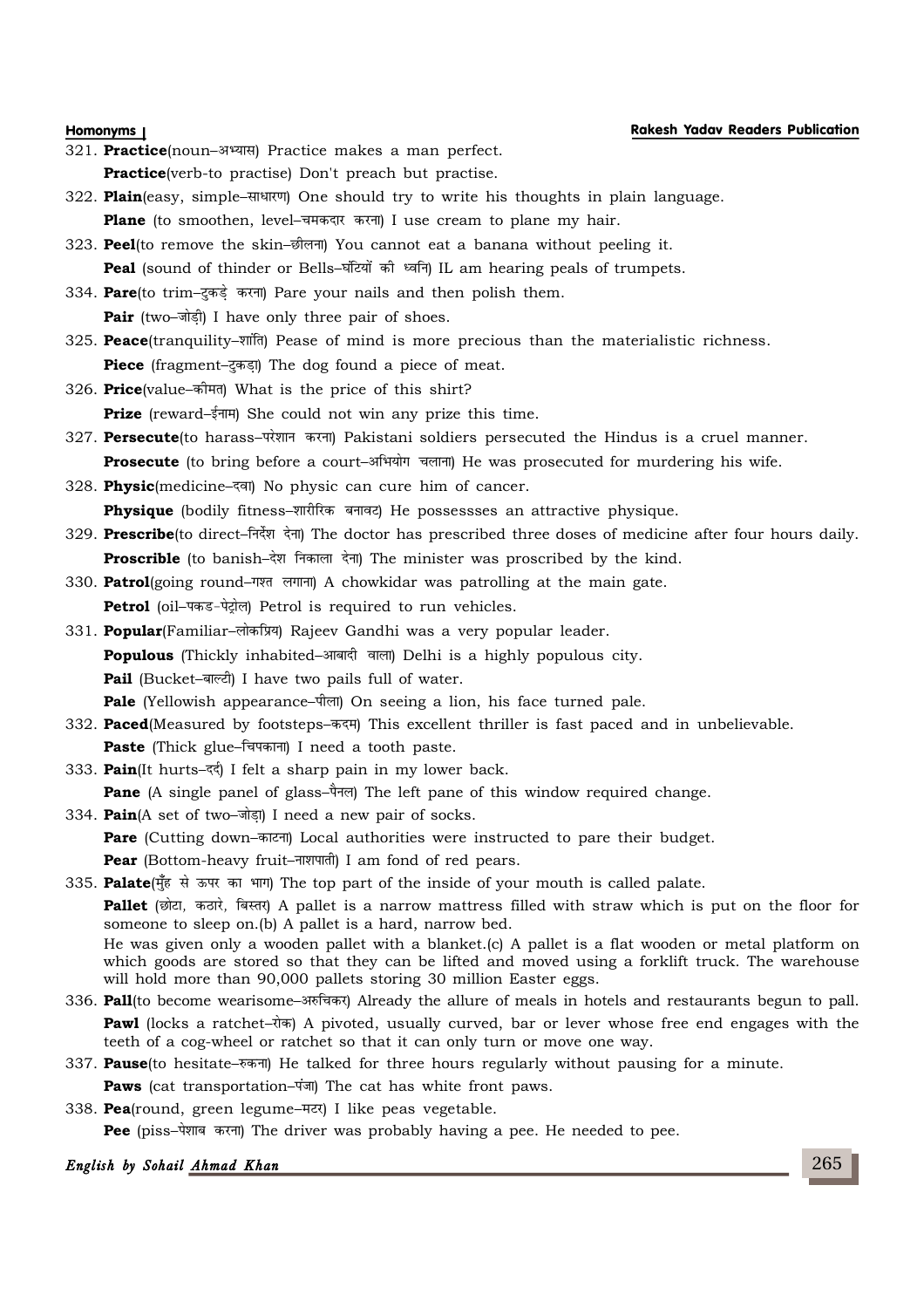339. **Peak**(mountain to–पहाड की चोटी) he climbed up to the peak of the mountain.

**Peek** (secret look–चोरी से देखना) On one occasion she had peeked at through a hole in the door.

**Piege** (नाराज होना)

(a) Pique is the feeling of annoyance you have when you think someone has not treated you properly. Simi had gotten over her pique at Rue's refusal to accept the job.

(b) If something piques your interest or curiosity, it makes you interested or curious. This phenomenon piequied Dr. Mohit's interest.

(c) If someone does omething in a fit of pique, they do it suddenly because they are annoyed at being not treated properly. Lally, in a fit of pique, left the Army and took up a career in the town.

340. **Pearl**(round, luminescent gem from an oyster–**eksrh**) She wore a string of pearls at her throat.

**Purl** (धातु का तार) Thread or cord of twisted gold or silver wire, used esp. for edging. edging etc made from this.

341. **Pedal**(foot control–पैडल) I am too tired to pedal again.

**Peddle** (to sell–बेचना) He attempted to peddle his paintings around the city.

342. **Peer**(महान व्यक्ति)

(a) If you peer at something, you look at it very hard, usually because it is difficult to see clearly. I had been peering at computer print-out that made no sense at all.

(b) In Britain, a peer is a member of the nobility who has or had the right to vote in the House of Lords) Lord Swan was made a life peer in 1981.

(c) Your peers are the people who are the same age as you or who have the same status as you. His engaging personality made him popular with his peers.

**Pier** (प्लेटफार्म) A pier is a platform sticking out into water, usually the sea, which people walk along or use when getting onto or off boats.

343. Pi (3.1416–पाई,) Pi is a number, approximately 3.1416, which is equal to hedistance round a circle divided by its width. It is usually represented by the Greek letter p.

Pie (good eating–स्वादिष्ट खाने की वस्तु) A pie consists of meat, vegetables or fruit baked in pastry. Well known the truth once. The police have piead all the facts together.

344. **Pieced** (assembled from pieces–दुकड़) Do you want another piece?

**Piste** (a ski run of compacted snow–बर्फ) A track of firm snow for skiing on.

345. **Pincer**(claw-like gripping action–पंजे से पकड़ना) The pincers of an animal such as crab or a loberster are its front claws.

Pincher (one who pinches-परेशान करने वाला) None like a pincher.

346. Pistill(डोडी) Seed-beaing organ of a flower.

Pistol (hand gun-*पिस्तौल*) He was caught with a pistol.

- 347. **Place**(a location–स्थान) This is a good place to live at. Plaice (एक प्रकार की मछली) Plaice are a type o flat sea fish.
- 348. **Plait**(braid–**rg cukuk**) She parted her hair and then began to plait it into two thick braids.

**Plate** (a dish–धाली) She pushed her plate away. She had eaten nothing.

- 349. **Plum**(purple fruit–**csj**) A plum is a small, sweet fruit with a smooth red or yellow skin and stone in the middle. Plumb (straight up and down-पाइप कार्य) He knows how to plumb the pipe well.
- 350. **Pole**(a person from Poland–पोलैण्ड के निवासी) He is a pole.

Pole (big stick–बड़ी लकड़ी) I need a pole to climb up that house.

**Poll**(a voting–चुनाव कार्य) More than 60 percent of those polled said that they approved of this record Chairman.

351. **Poor**(no money–निर्धर) A poor man can't afford a car.

Pore (carefuly study; microscopic hole–ध्यान में लीन, छोटा छिंद्र) We spent hours poring over the rules. **Pour** (to flow freely-बहना)

# **English by Sohail Ahmad Khan**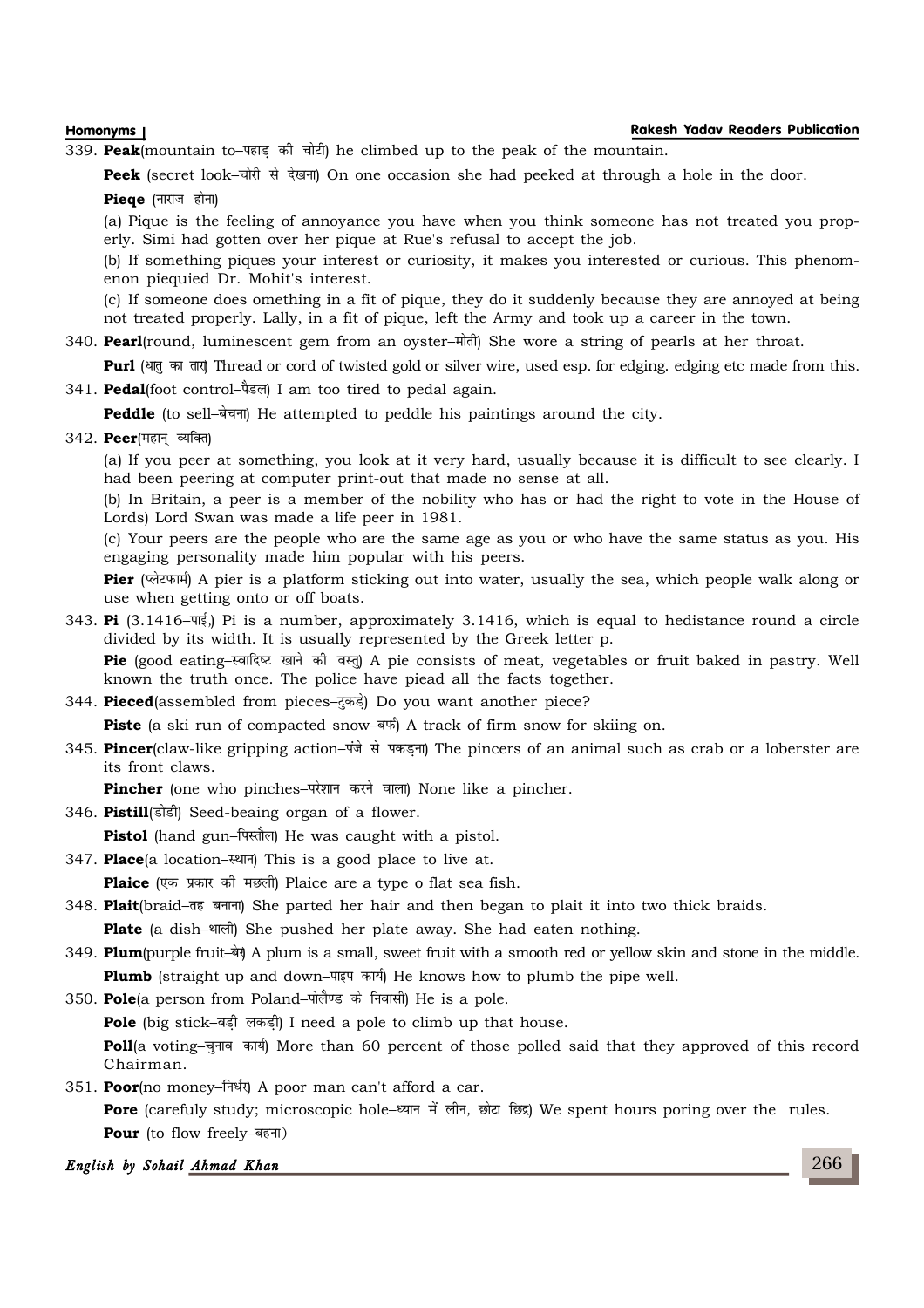- 352. Precedence(priority–प्राथमिकता) Enjoy fully but dont't let it take precedence over work. **Precedents** (established course of action–परिपाटी) This case can set an important precedent for dealing with such cases in future.
- 353. **Presence**(the state of being present–**mi fLFkfr**) The meeting took place in the presence of the Judge. **Presents** (gifts–उपहार) He gave a nice present to his friend on his wedding anniversary.
- 354. **Pride**(ego– $\overline{v}$ ) We take pride in offering you the best services. **Pried**(opened–खोला) I pried the top off a can of chilli.
- 355. **Profit**(money earned–लाभ) The company has earned good profit in this quarter. Prophet (seer–महान् व्यक्ति) He did it as per the instructions of the prophet.
- 356. **Pros**(benefits–फायदा) Motherhood has both its pros and cons. **Prose** (ordinary language–**x|** ) Shute's prose is stark and chillingly unsentimental.
- 357. **Quite**(altogether–पूरी तरह से) I am quite well now. **Quiet** (silent–शांत) Please keep quiet.
- 358. **Rein**(bridle–लगाम) Keep the rein tight, otherwise you may be thrown out by the horse. Reign (rule–शासन करना) The reign of Akbar is known for communal harmony.
- 359. Rite(ceremony-रस्म) Only a few rites were performed in his wedding. **Write** (compose–**fy[ kuk**) I am to write a letter immediately. **Right** (antonym of left–**nk; k¡)** This is my right leg. Right (antonym of wrong–सही) You have taken a right decision. Wright (a worker–बनाने वाला) He is a wonderful play wright.
- 360. **Raise**(to life–ऊँचा उठाना) I will raise this issue in Parliament. Raze (to destroy–नष्ट करना) The storm razed many buildings to the ground.
- 361. **Route**(course–रास्ता) By which route you came here. Rout (flight–भगाना) The Pakistan armies were put to rout.
- 362. **Rap**(a sharp blow–थण्ड) He rapped her on the cheek. Rape (to ravish–बलात्कार) He raped a college girl. Wrap (to enclose–बन्द करना) The book was wrapped in a piece of white paper.
- 363. **Reclaim**(to win back–सुधारना) He was reclaimed from his bad habits by his devoted wife. Re-claim (to claim again–पुन: दावा करना) He is thinking to re-claim the property on some other ground.
- 364. **Recover**(regain–ठीक होना) He has now recovered a lot from the weakness. Re-cover (to cover again–पुन: ढकना) Re-cover the sweets with some clean cloth.
- 365. **Road**(way–रास्ता) The road has recently been repaired. Rode (past of ride–सवारी की) He rode on the horse yesterday.

366. **Ring**(an ornament for fingers–अँगूठी) This ring is made of gold. Wring (to twist, to squeeze–ऐठना निचोड़ना) Wring the clothes well and put them on the ground.

- 367. **Rest**(respite–**vkjke**) I want some rest before starting the next assignment. Wrest (snatch by force–छीनना) Ram wrested a bag from Shyam.
- 368. **Roll**(to run overly–नामावली, लोटपोट होना) He rolled over the log to the right side of river. Role (part–भाग लेना) I am playing the role of Ravana in this serial.
- 369. **Raise**(elevate–**mBkuk**) He raised is hand in support of the resolution. Rays (thin beams of light–किरण) The sun rays can penetrate water up to ten feet. Raze (to tear down completely–नष्ट करना) Many of villages have been razed.

# **English by Sohail Ahmad Khan**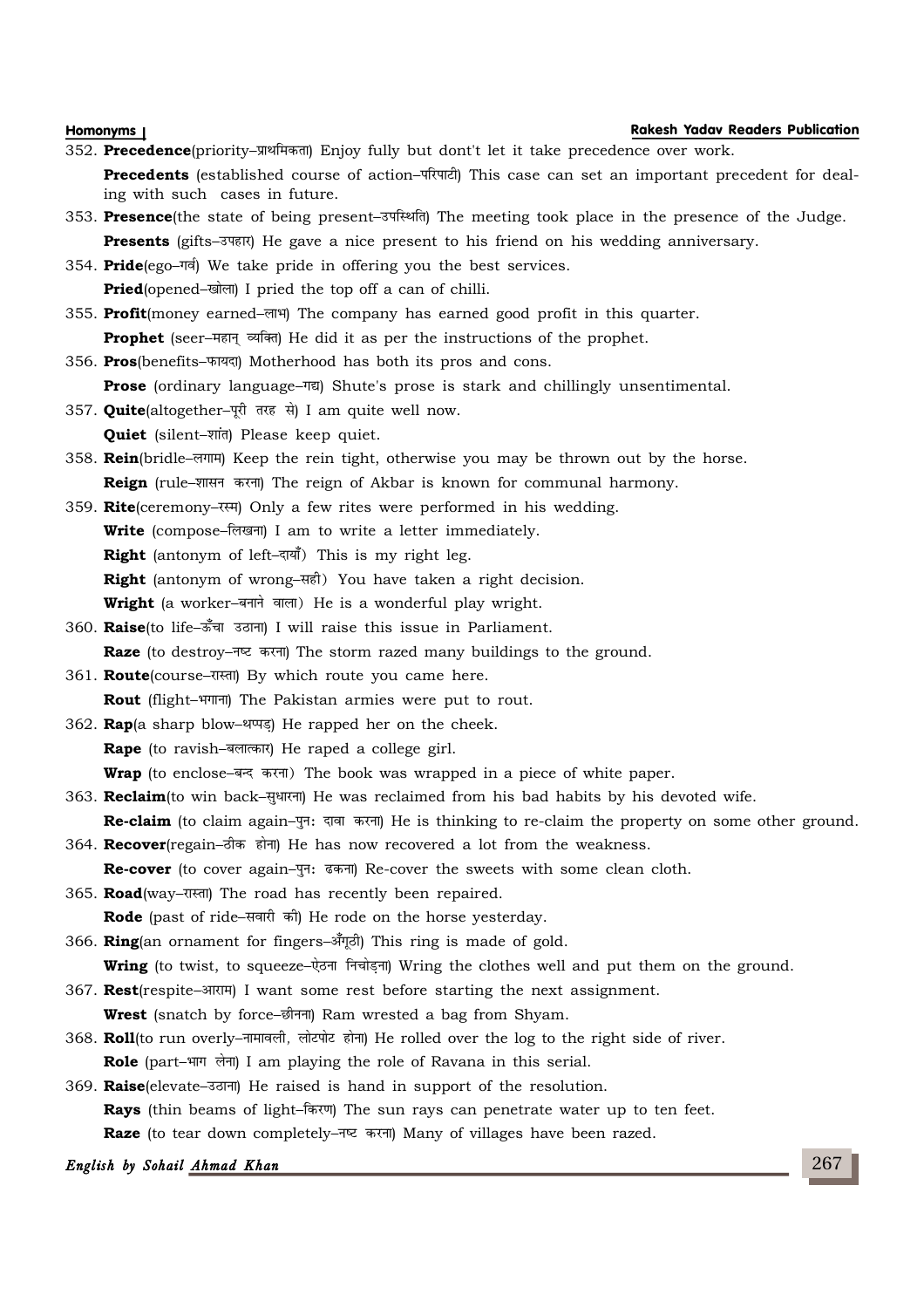- 370. **Read**(having knowledge from reading–पढना) I have read this novel. Red (a primary colour–लाल रंग) I like red colour shirt.
- 371. **Rede** (advice–सलाह) It is always fruitful to listen to the rede of your elders.
	- **Reed** (tall, thin water plant–पेड़) He has a beautiful reed plant.
- 372. Real (authentic–वास्तविक) Yes it is a real story. Reel (wavering move–चक्कर) He lost is balance and reeled back.
- 373. Recede (to move backword-पीछे जाना) As he receded she waved goodbye. Reseed (to plant again–पुन: बीजारोपण) He is trying to reseed the rose plant.
- 374. Reek (smells bad-गंदी बदबू) Your breah reeks of stale cigar smoke. **Wreak** (to inflict–**cnyk ysuk**) She threatened to wreak vengenace on the men who toppled him some years ago.
- 375. Retch (heave–वमन करना) If you retch, you stomach moves as if you are vomiting. The smell made me retch. Wretch (wicked–नीच व्यक्ति) Oh, what have you done, you wretch!
- 376. **Review** (a general survey or assessment–**fopkj djuk**) The P.M. reviewed the situation with his cabinet. **Revue** (a series of theatrical sketches or songs) A revue is a theatrical performance consisting of songs, dances, and jokes about recent events.
- 377. **Rheum**(watery discharge of mucous–नाक बहना) A mucous discharge caused by infection with a cold. Room (partitioned space–कमरा) I need a three room set.
- 378. Rho (seventeenth letter of Greek alphabet-ग्रीक भाषा का 17 वाँ शब्द) Roe (fish eggs-मछली के अण्डे) He is fond of cod's roe

**Row** (aisle; pull an oar–पंक्ति) They were standing in rows.

379. **Rigger** (one who rigs–छल करने वाला) A person who works with lifting-tackle; a person who erects and maintains scaffolding.

Rigour (discipline–अनुशासित) he found the rigours of the tour too demanding.

380. **Rise** (to stand up–**mBuk**) The sun rises in the east.

**Ryes** (varieties of grain–राई) I am fond of cheese on rye.

- 381. **Roam** (to wander–घूमना) Barefoot children roamed the streets.
	- Rome (italian capital–रोम) Rome was not built in a day.

382. **Roil** (to make turbid–अशांत) If water roils, it is rough and disturbed. The water roiled to this left as he climbed carefully at the edge of the waterfall.(b) Something that ro a state or situation makes it disturbed and confused. Times of national turmoil generally roil a country's financial markets. Royal (worthy of a king or queen–शाही) He belongs to a royal family.

383. **Rood** (a cross–क्रॉस चिन्ह) A cross as an instrument of execution; The Cross on which Jesus suffered; the cross as the symbol of the Christian faith. We wears a graden rood.

Rude (coarse–असभ्य) He is rude to her friends and obsessively jealous.

384. Rot (decay–सरण) Sugary canned drinks can rot your teeth.

**Wrought** (made–बना हुआ) The recent results of presidential elections in USA wrought a change in US policy towards India.

- 385. **Rough** (coarse–कठोर) His hands are rough. **Ruff** (pleated collar–**dkWyj**) A ruff is a stiff strip of cloth or other material with many small folds in it, which some people wore round their neck in former times.
- 386. **Rude** (impolite–असभ्य) I am unable to understand as to why she behaved so rudely.

Rued (regretted–पश्चाताप) If you rue something that you have done, you are sorry that you did it, because it has had unpleasant result.(b) If you rue the day that you did something, you are sorry that you did it, because it has had unpleasnat result. You'll live to rue the day you said that to me, my girl.

# **English by Sohail Ahmad Khan**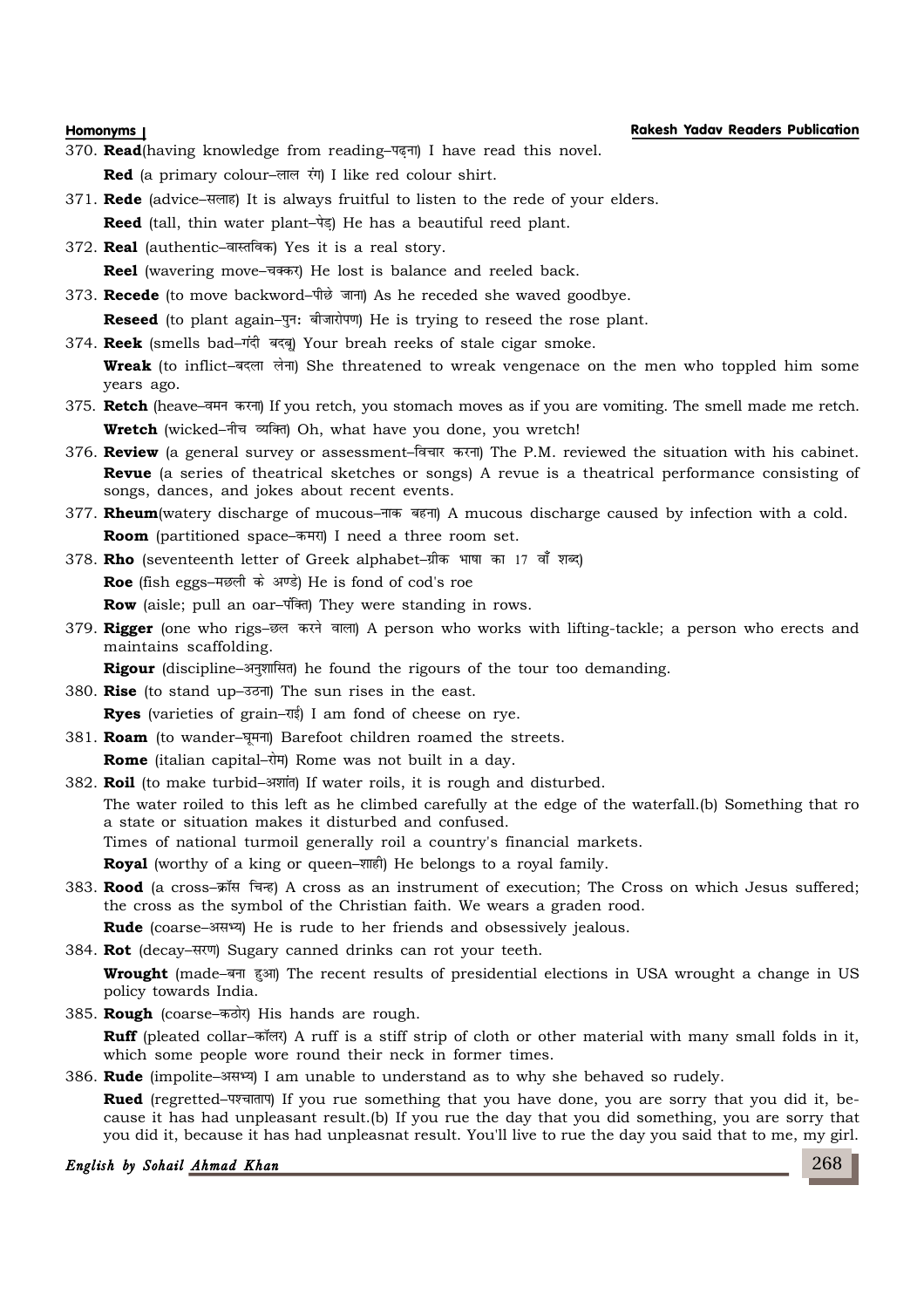387. **Rye** (grain–राई) Rye is a kind of grain.

```
Wry (twisted–मुड़ा हुआ)
```
(a) If someone has a very expression, it shows that they find a bad situation or a change in a situation slightly amusing. He allowed himself a wry smile.

(b) A wry remark or piece of writing refers to a bad situation or a change in a situation in an amusing way.

There is a wry sense of humour in his work.

388. **Sooth** (truth सच) Sooth to speak, he is not a good boy.

Soothe (to calm–शांत करना) You can't soothe his anger with lame excuses.

389. **Spacious** (enought space–**[ kqyk**) His office is quite spacious and well decorated.

**Specious** (attractive–**vkd"kZd**) With your specious look, you can't be foot her.

- 390. **Stationary** (Fixed–स्थिर) Earth is not stationary, it moves round the sun. **Stationery** (Writting material–स्टेशनरी) I am going to market to purchase several stationery items for the office.
- 391. **Straight** (opposed ot curved–सीधा) I believe in straight talks.

**Strait** (narrow–**rax**) The lane is too strait to pass though for an elephant.

392. **Sore** (painful–दर्दकारक) I can't sing as my throat is sore.

**Soar** (to fly high–ऊँचा उड़ना) Birds soar in sky.

**Sour** (not sweet–खट्टा) The grapes were sour.

- 393. **Suit** (an action in court–**nkok**) Bank has filed a civil suit against you for recovery. Suite (a set of room–कमरों का सेट) I have reserved a suite for you in Ashoka Hotel.
- 394. **Story**(a tale–**dgkuh**) I have taken a room at first storey **Storey** (floor of a building–मंजिल) I have taken a room at first storey.
- 395. Serge (a kind of cloth–एक प्रकार का कपड़ा) This suit is made of serge. **Surge** (move like waves–तरंगों की तरह) The waves of ocean surge violently in night.
- 396. **Shear** (to clip the wool–ऊन कतरना) The sheep are being shorn. **Sheer** (downright–एकमात्र) He achieved success by the sheer force of his hard labour.
- 397. **Sun** (सर्व) The sun is a far.

**Son** (a person's male child–पुत्र) He is my son.

398. **Sole** (lower surface of shoe–जूते का तला एकमात्र) The sole of the right shoe requires repairing. The sole aim of my life is to earn reputation in the society.

**Soul** (immaterial part–आत्मा) You can't see Soul is immortal.

- 399. **Stair** (step–सीढ़ी) Let us go up stairs. **Stare** (gaze–घूरना) It is wrong to stare at girls.
- 400. **Sing** (melodious sound–**xkuk**) She will sing a sweet song. **Swing** (to oscillate–झूलना) She has gone to enjoy swing ride.
- 401. **Sale** (to exchange for money–**fcØh**) This is not for sale.

**Sail** (to travel in water–तैरना) Ships can sail in deep sea only.

402. **Sachet** (a small bag containing perfumed powder–छोटा पैकेट) I found twenty sachet of coffee. Sashay (to strut or flounce–चलना) The models sashay down the catwalk.

403. **Sacks** (bags–थैला) I found twenty sacks for potatoes.

**Sax** short for saxophone

404. **Sane (mentally normal**–मानसिक रूप से स्वस्थ) He is perfectly sane.

**Seine** (fishing net–मछली पकड़ने का जाल) A large fishing net having floats at the top and weights at the bottom so as to hang vertically in the water, the ends being drawn together to enclose the fish and the net usu, hauled ashore.

# **English by Sohail Ahmad Khan**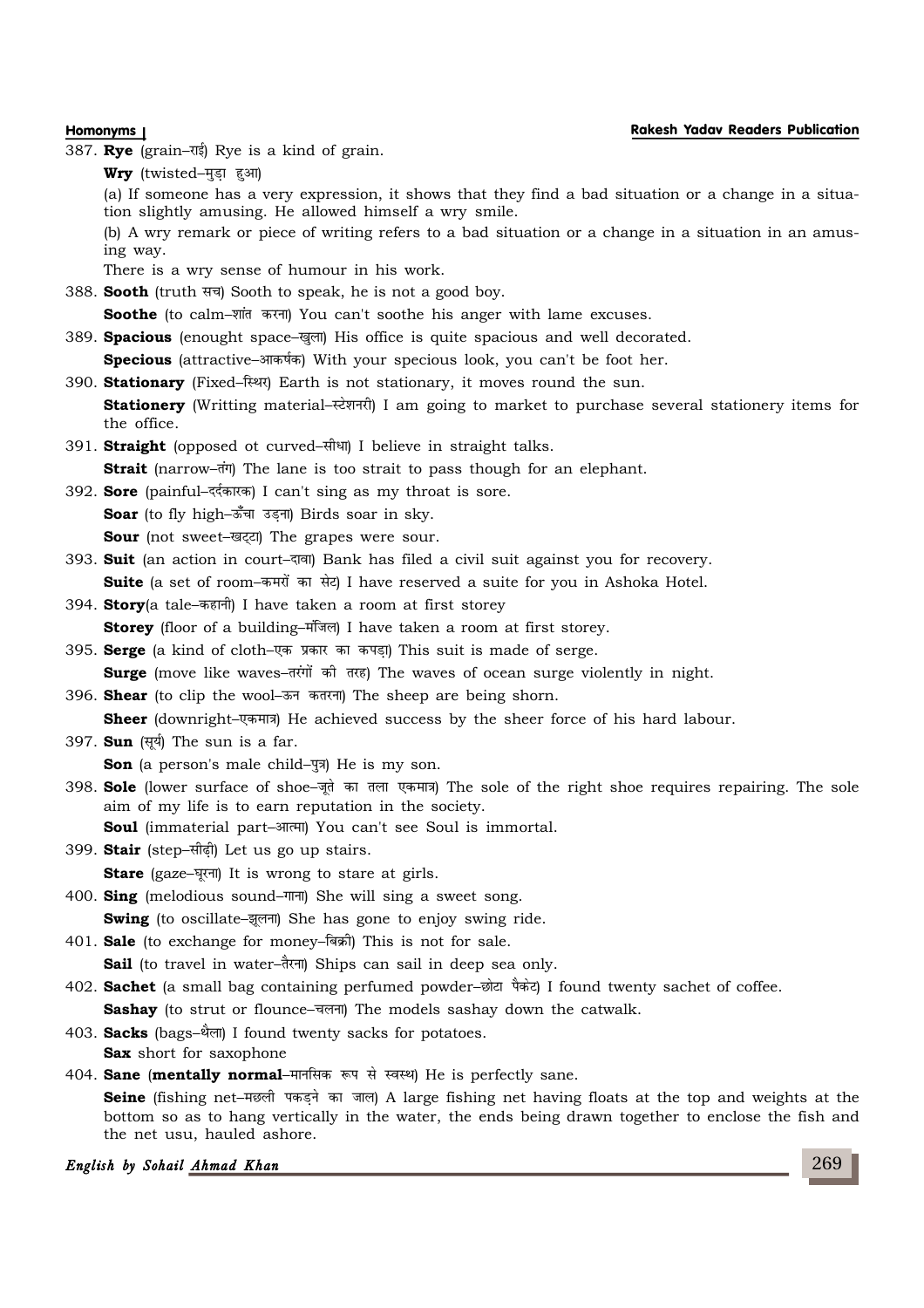- 405. **Saver** (one who saves–**cpkus okyk**) Low interest rates are bad news for saves. **Savor** (to relish a taste–**Lokfn"V**) People come here to savor the exquisite food provided by the owner.
- 406. **Sawed** (cut timber–लकड़ी काटना) He sawed the timber very quickly.

**Sod** (to express anger–गुस्सा व्यक्त करना) If someone uses an expression such as 'sod it', 'sod you' or sod that', they are expressing anger or showing that they do not care about something.

407. Scull (rowing motion-नाव चलाना) Scull are small oars which are held by one person and used to move a boat through water.

Skull (head bone–खोपड़ी) He was treated for a fractured skull.

408. **Seal** (to close–बन्द करना) He sealed the envelope and put on a stamp.

Seel (to close someone's eyes–आँखे बंद करना) Closs the eyes of (a hawk etc.) by stitching up the eyelids.

- 409. **Seam** (row of stitches–सिलाई)
	- (a) A seam is a line of stitches which joins two pieces of cloth together.
	- (b) If something is coming apart at the seams or is falling apart at the seams, it is no longer works properly and may soon stop working comletely.

Britain's university system is in danger of falling apart at the seams.

- (c) If a pleac is very full, you can say that it is bursting at the seams.
	- The hotels of New Delhi were burshing at the seams during Asia 1996 Trade Fair.

**Seem** (appears–दिखना) Everyone seems very busy here.

410. **Seamen** (sailors–**ukfod**)He emigrated to work as seamen.

**Semen** (male discharge–वीर्य) He is being treated for some semen problem.

- 411. Sear (scorched–मुख़ाया या सूखा) To sear something means to burn its surface with a sudden intense heat. Grass fires have seared the land near the farming villages of Haryana seer (a person who sees). A seer is a person, who tells what will happen in the future.
- 412. **Serf** (slave–**nkl** ) In former times, serfs were a class of people, who had to work on a particular person's land and could not leav'e without that person's permission.

**Surf** (**ygj**) Surf is the mass of white bubbles that is formed by waves as they fall upon the shore.

(a) If you surf, you ride on big waves in the sea on a special board.

I'm going to buy a surfboard and learn to surf.

I'm going to be surfing bigger waves when I get to Australia!

(b) If you surf the Internet, you spend time finding and looking at things on the Internet. (COMPUTING)

No one knows how many people currently surf the Net.

413. **Sewer** (मल मार्ग) A sewer is a large underground channel that carries waste matter and rain water away, usually to a place where it is treated and made harmless.

**Sower** (one who sows–बोने वाला)

**Suer** (one who sues–दावा करने वाला)

414. **Shell** The shell of a nut or egg is the hard covering which surround it.

They cracked the nuts and removed their shell.

**She'll** (contraction of 'she will')

**She'll** cooperate you positively.

Shill (a decoy–प्रलोभन) A decoy, an accomplice, esp. one posing as an enthusiastic or successful customer to encourage buyers, gamblers.

415. **Shear** (to cut or wrench–**drjkuk**) He shears his shhep twice in a year.

### **Sheer** (pure–शद्ध)

- (a) You can use sheer to emphasize that a state or situation is complete and does not involve or is not mixed with anything else.His music is sheer delight...Sheer chance quite often plays an important part in making career.
- (b) A sheer cliff or drop is extremely steep or completely vertical. There was a sheer drop just outside my window.
- (c) Shees material is very thin, light and delicete...sheer black tights.

### **English by Sohail Ahmad Khan**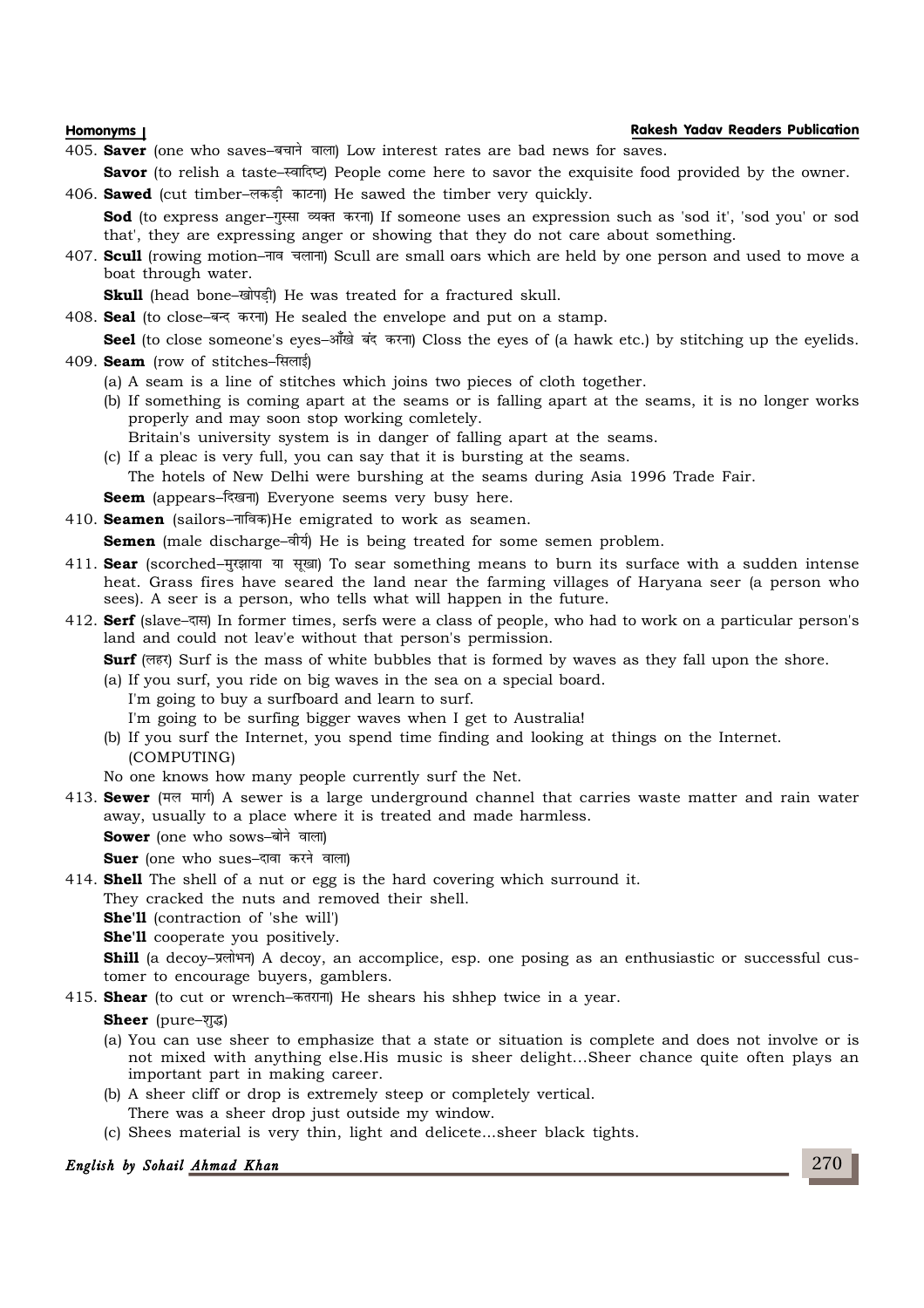416. **Sic** (इस प्रकार से) You write sic in brackets after a word or expression when you want to indicate to the reader that although the word looks odd or wrong, you intended to write it like that or the original writer wrote it like that.

The latest school jobs page advertises a 'wide range' (sic) of 6th form courses.'

**Sick** (ill–**chekj**) He is very sick. He needs medical treatment.

**Six** (whole number– $\vec{v}$ :) I have six pencils.

417. **Side** (lateral–**cxy**) There is a park on the left side of the road.

**Sighed** (breathed sorrowfully–आह भरना) He sighed wearily.

418. **Sign** (displayed board bearing information–निशान) Equations are generally written with a two bare equals sign.

**Sine** (reciprocal of the cosecant) Find the sine value of this angle.

419. **Sink** (to submerge–**Mwcuk**) A fresh egg will sink and an old egg will float.

**Synch** (together in time–साथ–साथ) If two things are out of synch, they do not match or do not happen together as they should. If two things are in synch, they match or happen together as the should. Normally, when demand and supply are out of sync, you either increase the supply, or you adjust the price mechanism.

420. **Slay** (kill–**ekjuk**) He slew a man with a sword.

**Sleigh** (snow carriage–बर्फ को गाड़ी) A sleigh is a vehicle which can slide over snow. Sleighs are usually pulled by horses.

421. **Slew** (past tense of slay–हत्या की)

**Slough** (shed–झूकना) When a plant sloughs its leaves, or an animal such as a snake sloughs its skin, the leaves or skin come off naturally.

All reptiles have to slough their skin to grow.

**Sloe** (blackthorn berries–**t axyh csj**) A sloe is a small, sour fruit that has a dark purple skin, It is oftern used to flavour gin.

**Slow** (not fast–धीमा) The traffic is heavy and slow...

422. **Solace** (comfort–**vkjke**) I found soalce in writting when my friend died three months ago.

**Soulless** (lacking a soul–मृत) If you describe a thing or person as soulless, you mean that they lack human qualities and the ability to feel or produce deep feelings. He is a soulless person.

423. **Some** (a few–**dqN**) Please give me some money.

**Sum** (result of addition– $\vec{r}$ s) The sum of all the angles of a triangle is 180 degree.

424. **Soot** (black residue of burning–काजल) Soot is black powder which rises in the smoke from a fire and collects on the inside of chimneys.

This wall is blackened by soot.

Suit (clothes-पहनने का सूट) I have a blue suit.

**Suite** (a set of rooms–कमरों का समूह) We enjoyed our time during the week in a suite at London.

425. **Spade** (shovel–फावड़ा) he used a spade for digging this pit.

**Spayed** (to sterilist a female animal–**cf/ ; k djuk**) When a animal is spayed, it has its ovaries removed so that it cannot become pregnant.

All bitches should by spayed unless being used for breeding.

426. Spoor (trail of an animal–गन्ध से पशु की खोज करना) The spoor of an animal is the marks or substance that it leaves behind as it moves along, which hunters can follow.

**Spore** (single cell reproductive body–जीवाण) Spores are cells produced by bacteria and fungi white can develop into new bacteria or fungi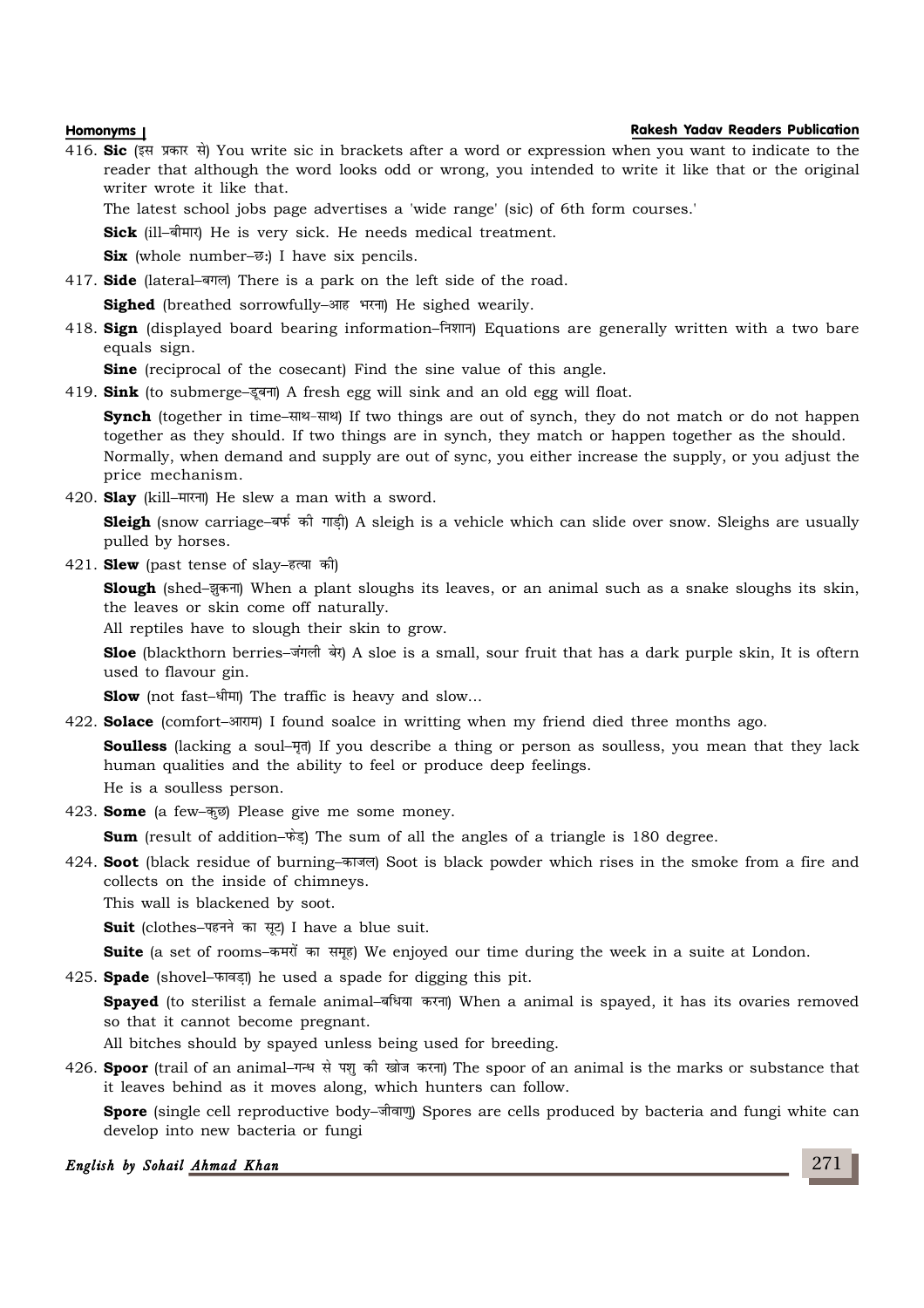427. **Staid** (reserved–गम्भीर) If you say that someone or something is staid, you mean that they are serious, dull and rather old-fashioned.

**Stayed** (remained–**Bgjuk**) In the old days the woman stayed at home and the man earned the livelihood.

- $428.$  **Stake** (दाव)
	- (a) If something is at stake, it is being risked and might be lost or damaged if you are not successful. The tension was naturally high for that game with so much at stake.
	- (b) If you stake something such as your money or your reputation on the result of something, you risk your money or reputation on it.
		- He has staked his politicla future on this election victory...
	- (c) If you have a stake in something such as a business, it matters to you, for example, because you own part of it or because its success or failure will affect you. He was eager to return to a more intrepreneurial role in which he had a big financial stake in his own efforts.
	- (d) A stake is a pointed wooden post which is pushed into the ground, for example in order to support a young tree.
	- (e) If you stake a claim, you say that something is yours or that you have a right to it, Jasmine is determined to stake her claim as an actress...

**Steak** (slice of meat–माँस का टकड़ा) He hates eating steak.

429. **Step** (a measure taken–**dne**) The next step is to put the theory into practice.

**Steppe** (a level, grassy, unforested plain–बिना जोता हुआ) Steppes are large areas of flat grassy land where there are no trees, especially the area that stretches from Eastern Europe across the south of the former Soviet Union to Siberia.

430. **Stile** (narrow passage–संकरा रास्ता) A stile is an entrance to a field or path consisting of a step on either side of a fence or wall to help people climb over it.

**Style** (mode–**rjhdk**) She had not lost her grace and style.

- $431.$  **Stoop** (झकना)
	- (a) If you stoop, you stand or walk with your shoulders bent forwards. She was taller than he was and stooped slightly.
	- (b) If you stoop, you bend your body forwards and downwards. He stooped to pick up the carrier bag of groceries.
	- (c) If you say that a person stoops to doing something, you are criticizing him because be do soemthing wrong or immoral that he would nor normally does.

He had not, until recently, stooped to personal abuse...

- How could anyone stoop so low?
- (d) A stoop is a small platform at the door of a building, with steps leading up to it. They stood together on the stoop and rang the bell.

**Stoup** (A drinking cup–**di** ) She served wine in beautiful stoups.

432. **Succour** (relief, assist–**vkjke**) Helicopters fly in appaling weather to succour ship wrecked mariners. **Sucker** (one who sucks–चूसने वाला) If you call someone a sucker, you mean that it is easy to cheat him.

433. Suede (split leather–एक प्रकार का चमड़ा) He wore asuede jacket and jeans.

### **Swaved** (प्रकृत करना)

(a) When people or things sway, they lean or swing slowly from one side to the other. The people swayed back and forth with arms linked...

The whole boat swayed and tipped.

- (b) If you sre swayed by someone or something, you are influenced by them. Don't ever by swayed by fashion.
- (c) If someone or something holds sway, they have great power or influence over a particular place or activity.
- South of the Usk, a completely different approach seems to hold sway.
- (d) If you are under the sway of someone or something, they have great influence over you. How mothers keep daughters under their sway is the subject of the next five sections.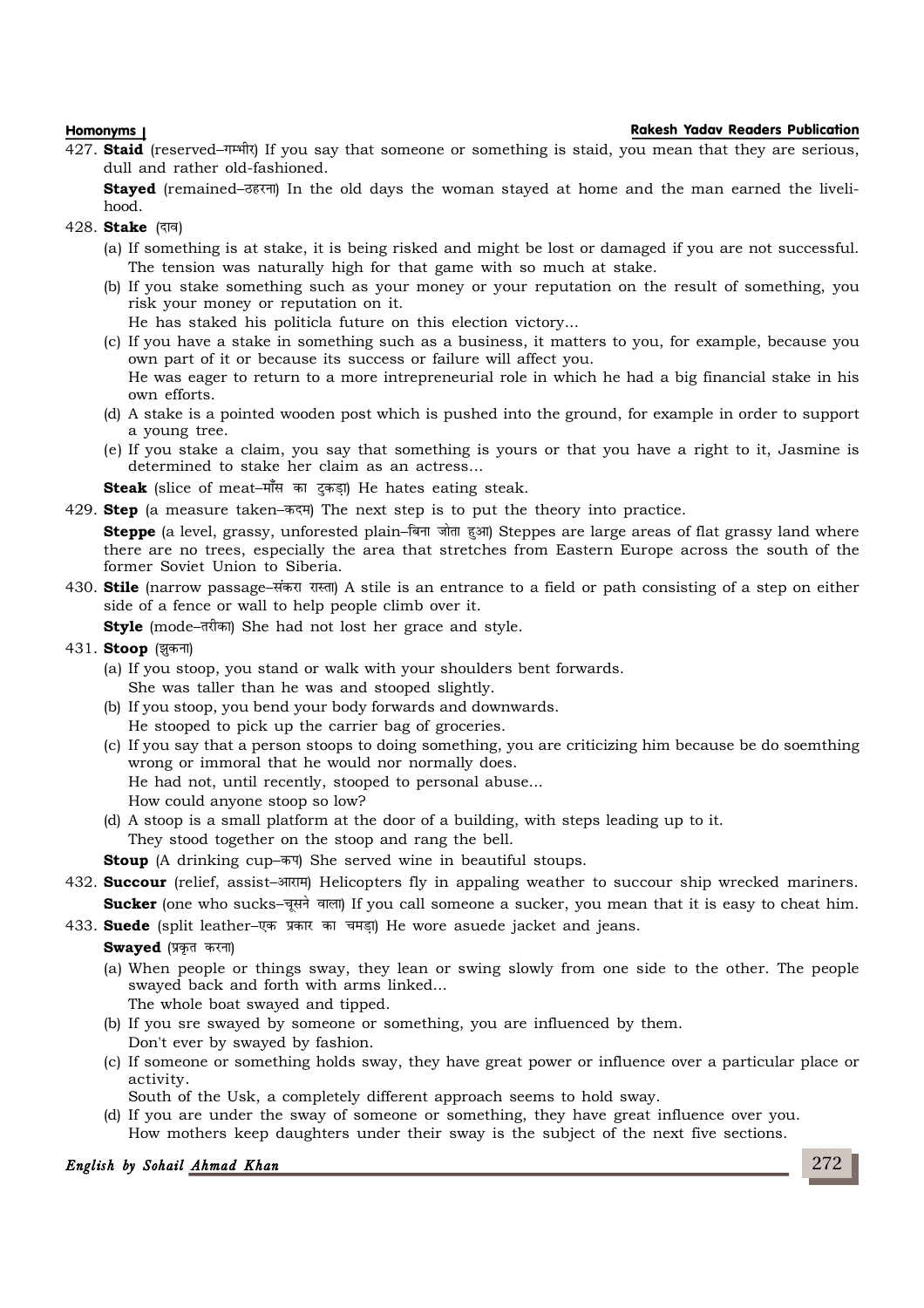- 434. **Sundae** (आईसक्रीम) A sundae is a tall glass of ice cream with whipped cream and nuts or fruit on top. **Sunday** (the first day of the week–**jfookj**) Today is Sunday.
- 435. **Team** (a group of players–**Vhe**) Our college team has won the trophy. Teem (to be full of–बहुतायात) Rajasthan is state teeming with natural resources.
- 436. Toe (a part of foot–पैर का अँगूठा) She hurt her left toe in an accident. **Tow** (to draw by a rope–बाँधना) The boat was towed with a tree near the shore.
- 437. **Tail** (part of body–पूँछ) Cow has a long tail. Tale (story–कहानी) My grandmother told me an interesting tale.
- 438. **Their** (belong to they–**mudk**) They have learnt their lessons. **There** (at that place–**ogk¡**) I am to go there now.
- 439. **Throne** (royal seat–सिंहासन) All the brothers are fighting for the throne. Thrown (third form of throw–फेंक दिया) She has thrown her certificates into the river. Thorn (impediment–काँटा) You need a needle to get the thorn out.
- 440. **Tenor** (purpose–तात्पर्य) The tenor of his speech was important from religious point of view. **Tenure** (right of holding an estate–भूमि नियमन) The Zamindari Abolition Act has finished the big problem of land tenure system in our country.
- 441. **Tare** (the seed of a vetch used in refence to its smalkl size–एक प्रकार की घास) When the harvest is gleaned the evil tares will be separated from the good wheat. Tear (salty drops from eyes–आँसू) Her eyes are filled with tears. **Tier** (a horizontal row–पंक्ति) I have booked your seats in two tier compartment.
- 442. **Taught** (past tense of teach–पढ़ाया) Who taught you English? Taut (stretched tight–तना हुआ) The clothes line is pulled taut and secured.
- 443. **Tea** (herbal infusion–**pk;** ) I am fond of tea. **Tee** (golfball prop–गोल्फ से सम्बन्धित) The tee was broken accidentally.
- 444. **Tenner** (english slang for a ten pound note–**nl dk**) I have only a tenner in my pocket. Tenor (tendency–तात्पर्य) The whole tenor of discussion has changed.
- 445. **Tern** (a shorebird–एक चिडिया) A tern is a small black and white seabird with long wings and a forke tail. Terne (alloy of lead and tin–मिश्रित धातु) This plate is made of terne. Turn (rotate–घुमाव) He turned left and went away.
- 446. **The** (denoting persons already mentioned–आर्टिकल) The is the definite article. Thee (objective case of thou–तुझे) I missed thee, beloved mother.
- 447. **Through** (from end to end–बीच से) Go straight through that door under the 'exit' word. **Throe** (a spasm of pain– $\overline{\tau}$ ) A violent physical spasm or pang, esp. in the pain and struggle of childbirth or death. Also, a spasm of feeling; mental agony; anguish. Throw (to discharge through the air–फेंकना) The crowd began throwing stones.
- 448. Thyme (herb-एक प्रकार का पौधा) Thyme is a type of herb used in cooking.

**Time** (natures way of keeping everything from happening at one–समय) What is the time by your watch?

- 449. **Tie** (twitch–एँठना) If someone has a tic, a part of their face or body keeps making a small uncontrollable movement, for example, because they are tired or have a nervous illness.
- **Tick** (small noise; parasitic bug–टिक–टिक) he sat listening to the tick of the clock.
- 450. **Tighten** (to make tighter–जोर से बाँधना) I use my nail to tighten the screw on my torch.

Titan (a giant–बहुत बड़ा) He is the richest business titan of our country.

### **English by Sohail Ahmad Khan**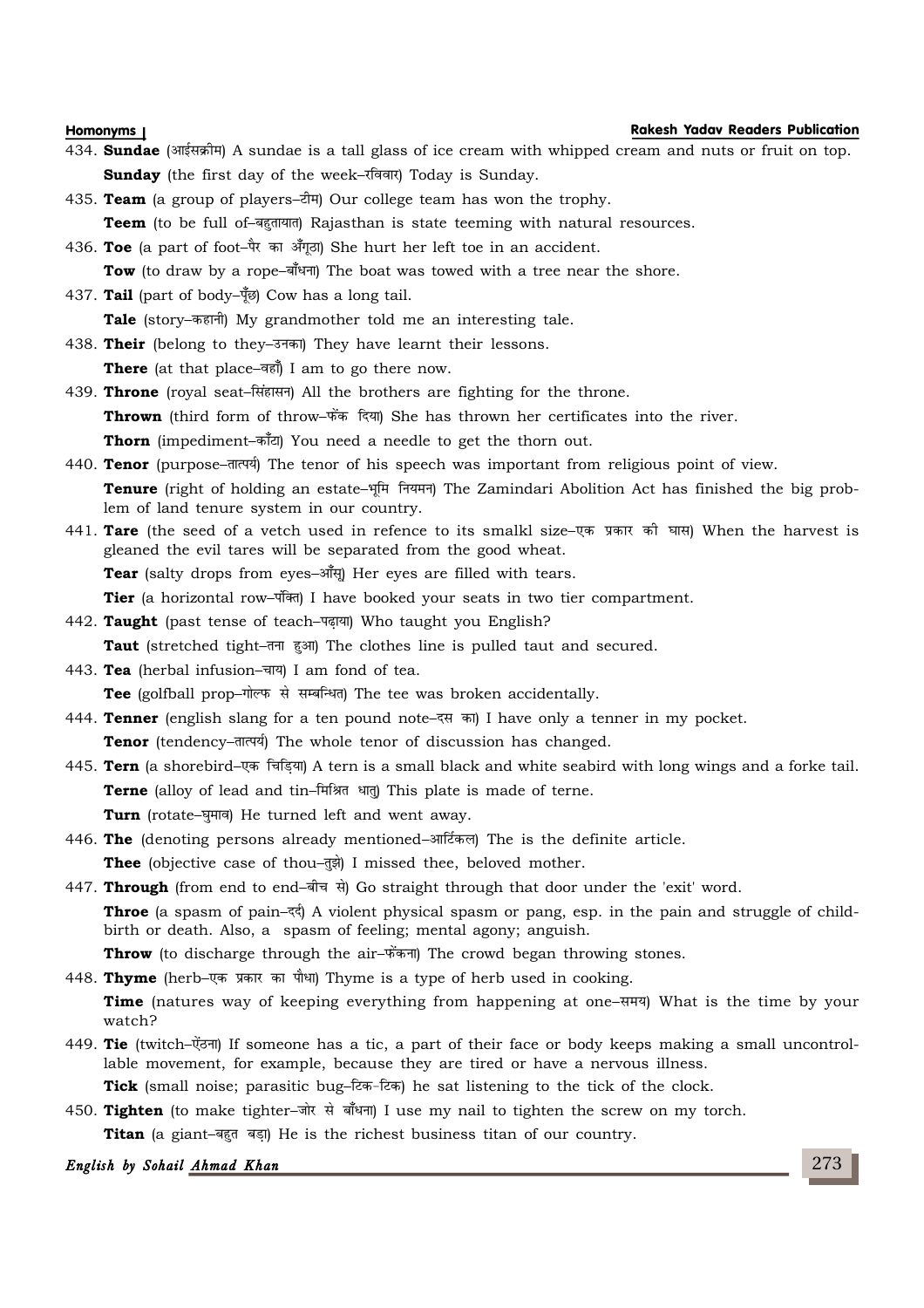- 451. Timber (wood for building-लकड़ी) In Japan timber is used for construction of house. **Timbre** (musical quality–**èofu**) The timbre of someone's voice or of a musical instrument is the particular quality of sound that it has .(FORMAL) His voice had a deep timbre...The timbre of the violin is far richer than that of the mouth organ.
- 452. **Toad** (frog–मेढ़क) A toad is a creature similar to frog. Toed (to conform a policy–अनुसरण) He tried to persuade the rivals to toe the line of his party Towed (pulled ahead–ले जाना) The policeman threatened to tow away my car.
- 453. **Told** (what was spoken–**cksyk**) He told me how to do it.

Tolled (a bell was rung–घंटी बजाना) The pilgrims tolled the bell.

- 454. Track (narrow path or road–संकरा रास्ता) We set of once more, over a rough mountain track. Tract (a plot of land–भूमि) A vast tract of land is available for stadium.
- 455. **Tray** (a platter- $\frac{3}{2}$ ) I need a tray for six cups of tea.
- **Trey** (three–तीन) The side of a die marked with three pips or spots; a throw which turns up this side. 456. **Troop** (a company of soldiers–सिपाहियों का समूह) Twenty thousands troops were deployed on the border.

Troup (a company of actors–एक्टर्स का समूह) She belongs to an acrobatic performing troup.

- 457. **Trussed** (tied up–बाँधना) She trussed him quickly with a rope and gagged his mouth. **Trust** (faith–विश्वास) I trust you completely.
- 458. **Umpire** (a referee–अम्पायर) You must not disobey the umpire. **Empire** (dominion–**jkT;** ) The king was unable to manage his empire properly.
- 459. Vein (a blood vessel–शिरा) Veins take the blood to all parts of body. **Vane** (weather cock–मुर्गा) There is a vane at the top of the temple.
- 460. Vale (valley–घाटी) The beautiful vale of Manali is worthseeing. **Veil** (a cover–पद्मी Muslim ladies generally put a veil on her face. **Wall** (to lament–**foyki** ) Don't wail please, he is safe and sound.
- 461. **Wave** (unevenness–**ygj**) The waves of ocean are rising higher and higher. **Wave** (movement–**fgykuk**) She waved her hand as the bus started.
- 462. Waste (useless–व्यर्थ करना) Don't waste you precious time. **Waist** (part of body–**dej**) The boy had a chain round his waist.
- 463. **Weather** (atmosphere–मौसम) It is cold weather today.
- **Whether** (which of two–यदि) I asked her whether she would come. 464. Vain (useless–व्यर्थ) I made several request to our Principal but all in vain.
- Wane (to decrease–कम होना) I see the moon waning these nights.
- 465. **Vary** (to change–**cnyuk**) Your actions vary from the promise you made. **Very** (more–**cgqr**) She is a very beautiful girl. Wary (cautious–सतर्क) Because of his wary nature, he was saved.
- 466. Vactions (holidays–छूट्टियाँ) We are going to Delhi in summer vacations.
- **Vocation** (occupation–पेशा) What vocation do you intend to join after graduation?
- 467. **Verses** (paragraphs–**x|** ) This verse describes three reasons of his failure.

**Versus** (against–**foi jhr**) India versus Pakistan is a greatly contesting cricket match.

468. **Vial** (narrow glass container–छोटा, शीशे का पात्र) A vial is a very small bottle which is used to hold something such as perfume or medicine. Please give me a vial of rose perfume. **Vile** (despicable, unpleasant–**v#fpdj**) She was in too vile a mood to work. **Viol** (stringed instrument–<sup> $\vec{a}$ </sup>) Viols are a family of musical instruments that are made of wood and

have six strings. You play the viol with a bow while sitting down.

# **English by Sohail Ahmad Khan**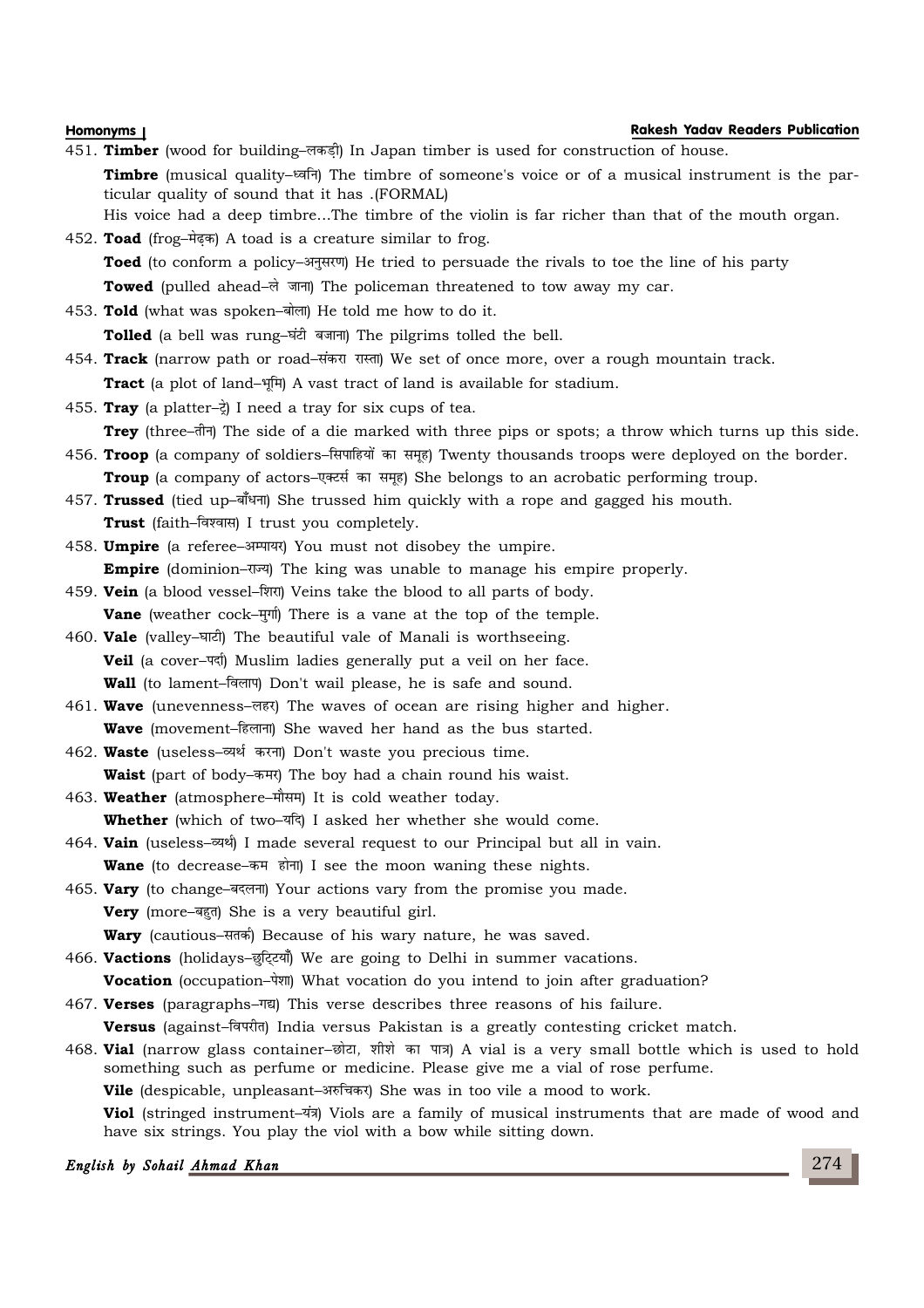469. **Vice** (bad habit–**xyr vknr**) She described that those responsible for offencea are connected with vice, like drugs or gaming.

**Vise** (bench-mounted clamp–क्लैप) I need a good vise while I repair the furniture.

- 470. **Weigh** (to ascertain the weight–तौलना) I am to purchase one weighing machine. Way (passage–रास्ता) This way leads to hospital.
- 471. **Weight** (weight–**ot u**) He gained ten kg. of weight within a month. Wait (to attend–इंतजार) Don't wait for me, I will go myself.
- 472. Week (period of seven days–सप्ताह) Monday is the first day of a week. **Weak** (feeble–**det ksj**) Ram is too weak to walk.
- 473. Ware (article–समान) He has sold all his cook wares. Wear (to put on–पहनना) I like to wear silk sarees. **Wear** (to diminish–घिसना) My shirt has worn out.
- 474. **Wine** (drink–शराब) Drinking wine is harmful for lever. **Vine** (creeper–बेल) The hut is covered with grapevines.
- 475. **Wax** (candle stuff–**ekse**) Candles had spread pools of wax on the furniture.

**Whacks** (several blows–**/ ekdk**) He has the donkey a whack across the back with a stick. Someone whacked him on the head.

- 476. Wade (talk in shallow water–पानी में हलचल) Rescuers had to wade across a river to reach them. **Weighed** (weight was measured–वजन मापना) He weighed approximately 270 kilos.
- 477. Wain (a wagon-छकड़ा गाड़ी) He has hired a wain for transporting his household goods. Wane (decrease, fad-कम होना) His interest in sports began to wane, a person for golf developed.
- 478. Want (desire–इच्छा) I want to become a surgeon.
	- $Wont$  (inclined–जरूरत)
	- (a) If someone is wont to do something, they often or regularly do it. Both have committed their indiscretions, as human beings are wont to do.
	- (b) (accustomed) If someone does a particular thing as is their wont, they do that thing often or regularly, Ram woke up early, as was his wont.
- 479. **War** (large scale armed conflict–**; q¼**) A war like situation is prevailed between India and Pakistan. **Wore** (past tense of wear–पहना) She wore a silken saree last night. Ware (merchandise–सामान) The box seems to contain glass wares.
- 480. **Warship** (naval implement of destruction–**; q¼i ksr**) Warships played a decisive role in the victory of our forces.

Worship (revere in a religious manner–पूजा) I enjoyed worshipping God.

- 481. Wary (cautious–सावधानी) People do not teach their wards to be wary of strangers.
- **Wherry** (छोटी नाव) A light rowing boat used chiefly on rivers and in harbours for carrying passengers.
- 482. **We** (**ge**) We are going to market.

**Wee** (छोटा साइज)

- (a) Wee means small in size or extent. He just needs to calm down a wee bit.
- (b) To wee means to urinate. Wee is an informal word used especially by children. He said that he wanted to wee.
- (c) Wee is also a noun. The baby has done a wee in his potty.
- 483. **We'd** (contraction of 'we would') We' d meet you there positively.

**Weed** (wild plant–जंगली पौधा) If you don't care the garden it will be soon full of weeds.